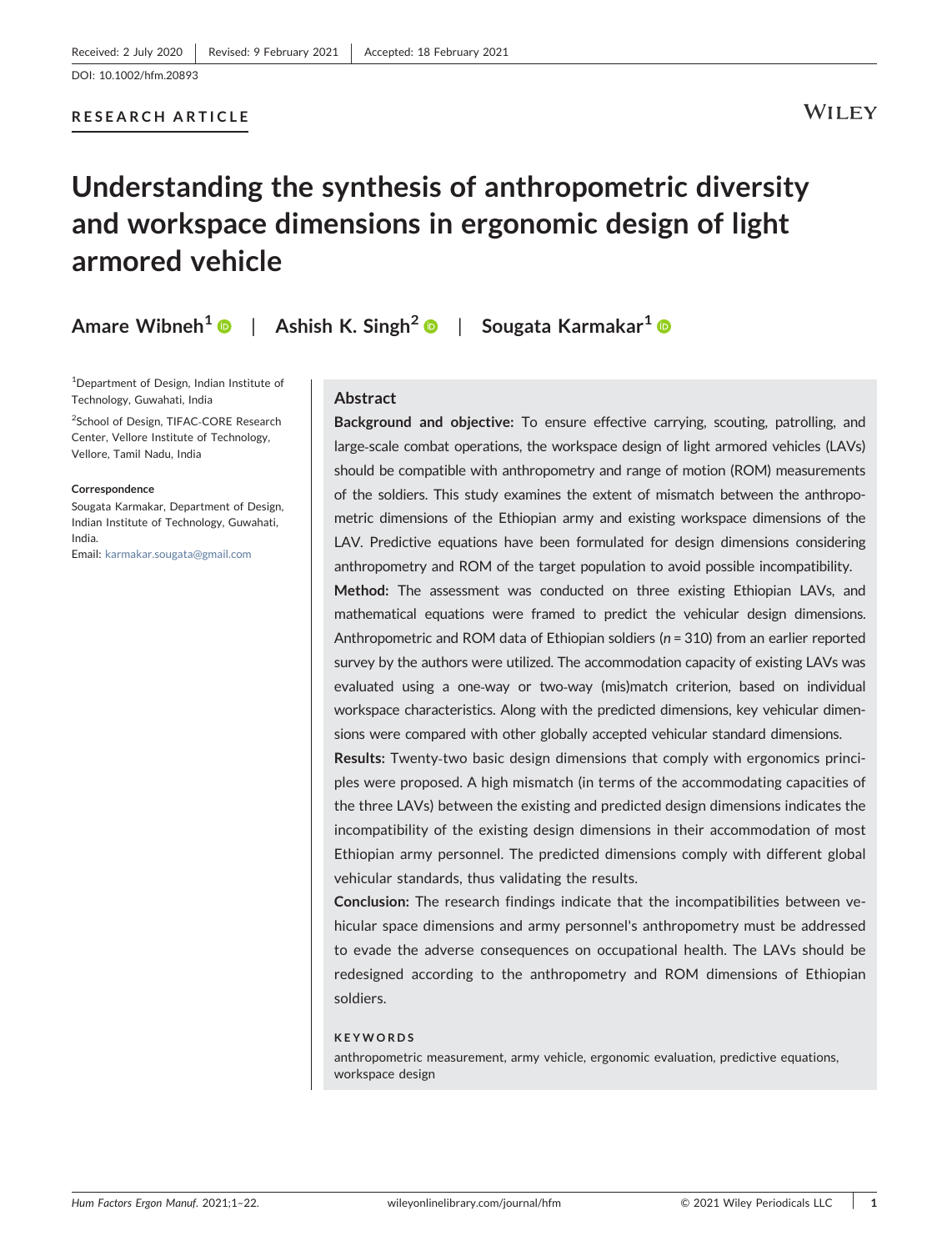## 1 | INTRODUCTION

As protection capabilities in both heavily armored vehicles and light armored vehicles (LAVs) are generally given priority, ergonomic considerations are often ignored (Madhu & Bhat, 2011). The design mismatch in the army vehicular workspace is predominantly associated with musculoskeletal discomfort (Berkowitz et al., 1999), in addition to operational inefficiency and pain related to postural dysfunctions (Lee et al., 2020; Ross, 2011) and work‐related musculoskeletal disorders (WMSDs) while performing the task (Punchihewa & Gyi, 2016). Therefore, operating armored vehicles without considering the standard dimensions in a combat environment may adversely affect the health and performance of soldiers (Belmont et al., 2016). The seating arrangement of the crew and driver, equipment positioning, interior workspace, and ventilation are important factors that can directly or indirectly affect the performance and health of the crew.

The vehicle workspace should be designed considering different user anthropometry to facilitate maximum accommodation to reduce the prevalence of WMSDs and improve operational efficiency (Karmakar et al., 2012, 2014). The accommodation in this instance is defined as the convenient settlement of the users (military personnel) to be seated, see, reach, and actuate controls (Zehner, 2000). A vehicular workspace designed based on user anthropometry will ensure comfort, safety, and performance during any mission. Lesková (2014) noted that designing workspaces to accommodate a wide range of body sizes (specific population) has always been challenging for engineers and ergonomists. Ethiopian ergonomists (Beshah et al., 2014; Odhuno‐Otieno, 2016) also stated that ergonomic design concepts are challenging to implement in Ethiopia since they always require up‐to‐date anthropometry databases. Therefore, designing army vehicles for the Ethiopian army will require documentation and utilization of large‐scale anthropometric data of the military population. In Ethiopia, the anthropometric and biomechanical database of army personnel is yet to be devised for designing suitable equipment and workspaces.

The workspace dimensions  $(D_W)$  of a vehicle depend on the static (structural) anthropometry and ranges of motion (ROM) (Stoudt, 1973). It is also related to the dynamic or functional anthropometry of working positions (Hertzberg, 1960). The dynamic anthropometry can be evaluated for both static anthropometry (link length) and joint angles between the links (ROM) (Yadav et al., 2017). However, most research (Ismaila et al., 2013; Tetteh et al., 2017) used static anthropometry for estimating *D<sub>W</sub>* (like seat dimensions). Moreover, the vehicular workspace dimensions mostly depend on static anthropometry and ROMs for designing controlling units on the turret handle, sight device, steering wheel, pedal, and control dashboard. Therefore, to address critical ergonomic issues, the design analysis of vehicular workspaces must consider both static anthropometric dimensions and ROM measurements (Arunachalam et al., 2020).

However, the mathematical equations for establishing the relationship between *D<sub>W</sub>* and anthropometric variables are formulated in limited ergonomics studies (Castellucci et al., 2010; Fidelis et al., 2018; Ghaderi et al., 2014; Halder et al., 2017; Mehta et al., 2008; Parvez et al., 2018; Parvez et al., 2019; Rahman et al., 2019; Yadav et al., 2017), mostly for designing school furniture. Among these studies, Halder et al. (2017) and Yadav et al. (2017) examined the mismatch between the dimensions of driver seats and anthropometric characteristics of the targeted user populations (truck and tractor drivers) and proposed suitable design dimensions. Another study (Tetteh et al., 2017) established the dimensional mismatch between the few locally fabricated vehicle seats and anthropometry of Ghanaian people. They also formulated and compared the predicted dimensions with national and international standards.

The ergonomic characteristics of workspaces are primarily determined by the accommodating space clearance, visual needs, reaching distance, manipulative needs, and postural and biomechanical loads. This ergonomic need influences users to select a comfortable and functional workspace (Verriest & Alonzo, 1986). For practicing effective ergonomic workspace design, the 5th, 95th, or 5th–95th percentile (*p*) values of anthropometric variables (of users) are usually considered (Reed & Flannagan, 2000; Khaspuri et al., 2007).

The ergonomic compatibility assessment is an iterative process that typically involves two ways of evaluation: subjective and objective (Kolich & Taboun, 2004). Subjective evaluation is not always preferable because of its higher cost, completion time, error‐rates (Tan et al., 2008), and risky environments (Koradecka et al., 2010; Singh, 2019), and is susceptible to biased results due to of the influence of personal preferences (Annett, 2002; Singh et al., 2019). Therefore, an objective evaluation was conducted in this study. Different objective evaluation methods have been employed by several researchers to assess comfort and discomfort while studying the ergonomics of specific equipment/workspace (Tan et al., 2008). One of the simplest dimensional compatibility evaluation methods, "match or mismatch evaluation technique" (Assunção et al., 2013; Castellucci et al., 2010; Dianat et al., 2013), was used in this study.

The match/mismatch evaluation can only be conducted by adopting design limits. To select the most appropriate percentile values (*p*) from a population distribution, Wagner et al. (1996) pointed out the following design limits associated with the ergonomic design of facilities:

- The clearance dimensions that accommodate or allow passage of the body (or body parts) shall be based on the 95th p of the male data in general for applicable body dimensions.
- Reach distances, control movements, display and control locations, test point locations, and handrail positions that restrict or are limited by body or body part size shall be based on the 5th p of female data for applicable body dimensions.
- Any equipment dimensions that require adjustment for comfort or performance of the user should be adjustable over the range of the 5th to 95th p.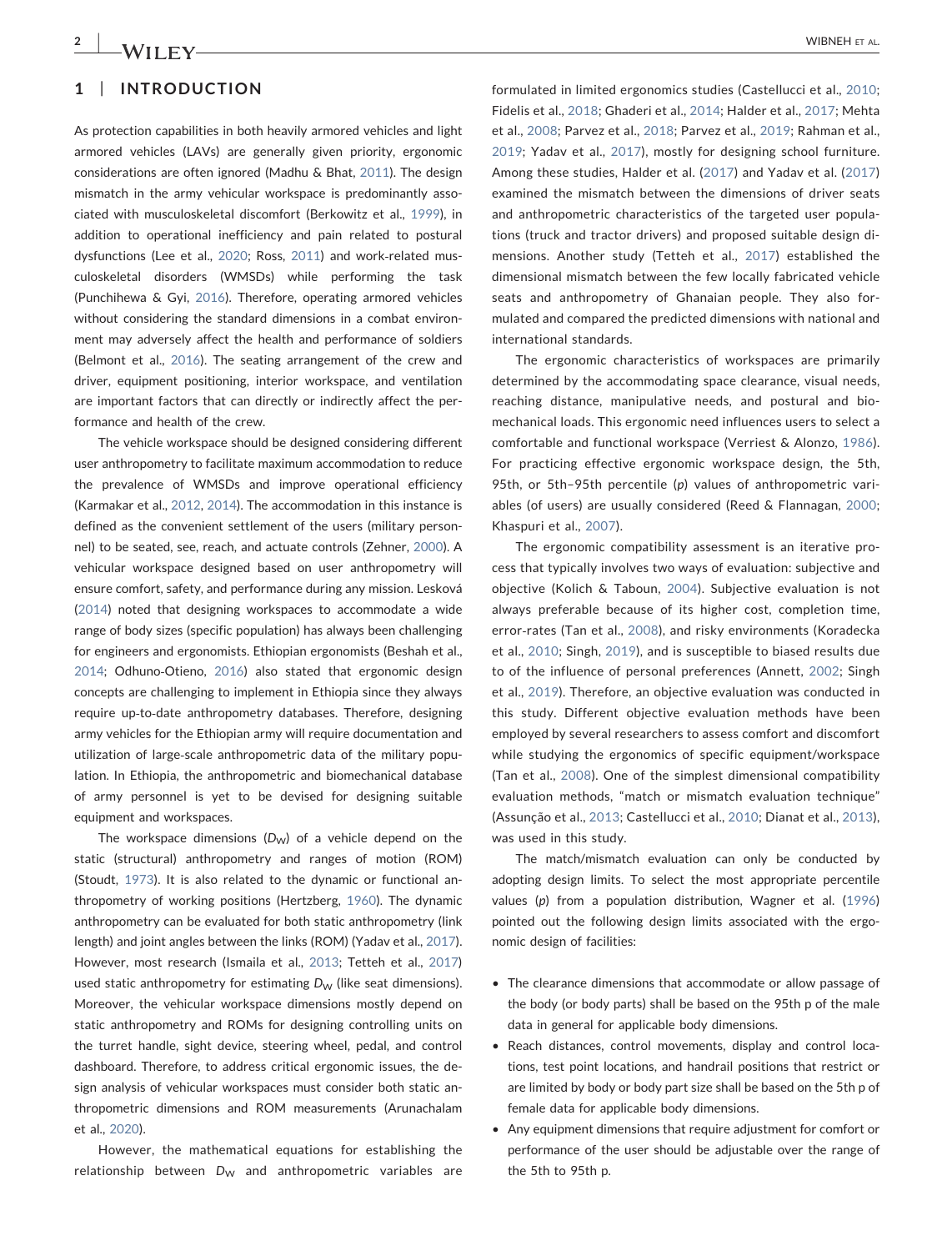

FIGURE 1 Dimensional compatibility evaluation strategy adopted in the present study

- Workspace dimensions of hardware (facility design) for the specific users' population shall be based on the functional anthropometry of the necessary working positions.
- The 50th p or mean is rarely used as design criteria because it accommodates only half of the users.

The current research aimed to investigate the mismatch between the workspace dimensions (of LAVs) and anthropometry/ ROM measurements of Ethiopian armed personnel. In addition, the study proposed 22 design dimensions and compared them with globally accepted standards to ascertain their ergonomic compatibility. It is demonstrated that the predictive equations formulated in the present study would help designers and engineers to bridge a network between the interior design of the vehicle and crew/driver comfort.

## 2 | METHODOLOGY

Primarily, to propose suitable vehicle workspace design dimensions (in terms of body dimensions and ROM), combinational equations requiring the minimum and maximum (design) limits of static anthropometric data were formulated. The results of the static anthropometric survey of Ethiopian soldiers conducted in a prior survey was used in this study (Wibneh et al., 2020). Since the recommended ROM and vision angles have strong literature support, globally accepted ROM measurements were adopted because of their limited use in our study. The wide range of user populations (5th, 95th, or 5th‐95th *p* values) of functional anthropometries was considered. The basic workspace dimensions from existing LAVs were also measured to determine the percentage match between the existing and predicted workspace dimensions. Finally, the predicted design dimensions (D<sub>P</sub>) for the driver workspace were compared with different global vehicular dimension standards to ensure the reliability of predictive equations. Figure 1 shows the schematic representation of the proposed study design for evaluating the army vehicular workspace.

## 2.1 | Anthropometric data

We used the anthropometric dimensions (Figure 2 and Table 1) of Ethiopian armed personnel (250 males and 60 females) developed by Wibneh et al. (2020) in our study. ISO 7250‐1:2017 standard (ISO, 2017) was used for adopting basic human body measurements for technological design. The participants were randomly selected from the ground forces, and their age and ethnicity distributions were also documented during data collection. The male participants, were aged between 18 and 52 years (mean = 30.86; SD = 6.7) and female participants between 18 and 30 years (mean =  $24.21$ ; SD =  $3.26$ ). The normality of the data distribution was checked before further analysis. The measured data (static anthropometry, Table 1) and recommended ROM and vision angles (Table 2) were used to compute the suitable design dimensions discussed later in the text.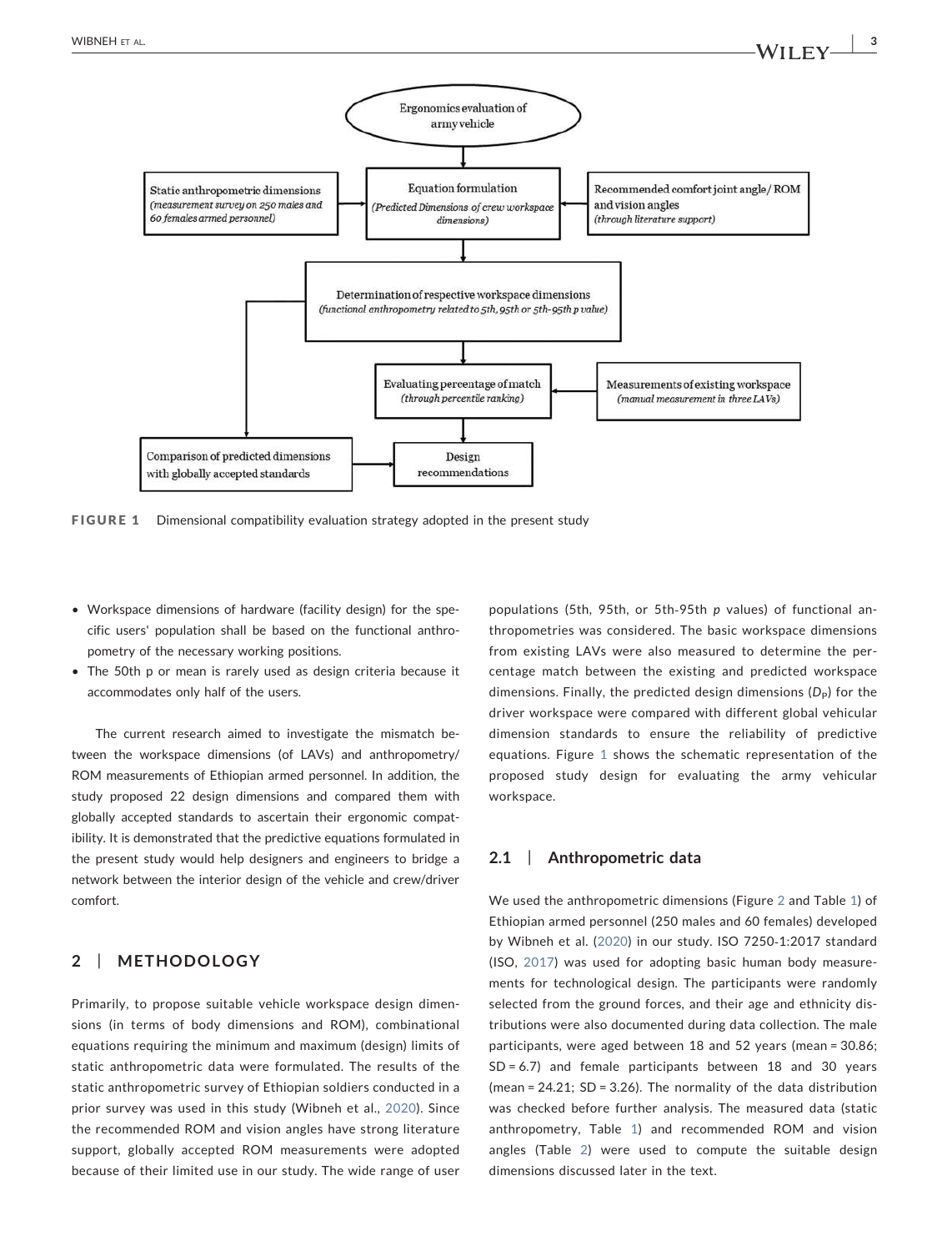

FIGURE 2 Anthropometric variables in standing and sitting posture (Adapted from: Guan et al., 2012*;* Pheasant & Haslegrave, 2005).

| $\mathbf{1}$ | Stature             | 9  | Sitting eye height      | 17 | Bideltoid breadth         |    | 25 Grip arm length     |
|--------------|---------------------|----|-------------------------|----|---------------------------|----|------------------------|
| 2            | Eye height          | 10 | Sitting acromial height | 18 | Elbow to elbow<br>breadth | 26 | Thumb tip reach length |
| 3            | Acromial height     | 11 | Elbow rest height       | 19 | Hip breadth               |    | 27 Forearm length      |
| 4            | Elbow height        | 12 | Thigh thickness         | 20 | Abdominal depth           | 28 | Hand breadth           |
| 5            | Waist breadth       | 13 | B. to popliteal length  | 21 | Chest depth               | 29 | Hand length            |
| 6            | Forearm grip length | 14 | Buttock to knee length  | 22 | Head length               | 30 | Foot breadth           |
| 7            | Upper arm length    | 15 | Sitting knee height     | 23 | Head breadth              | 31 | Foot length            |
| 8            | Sitting height      | 16 | Popliteal height        | 24 | Arm length                |    |                        |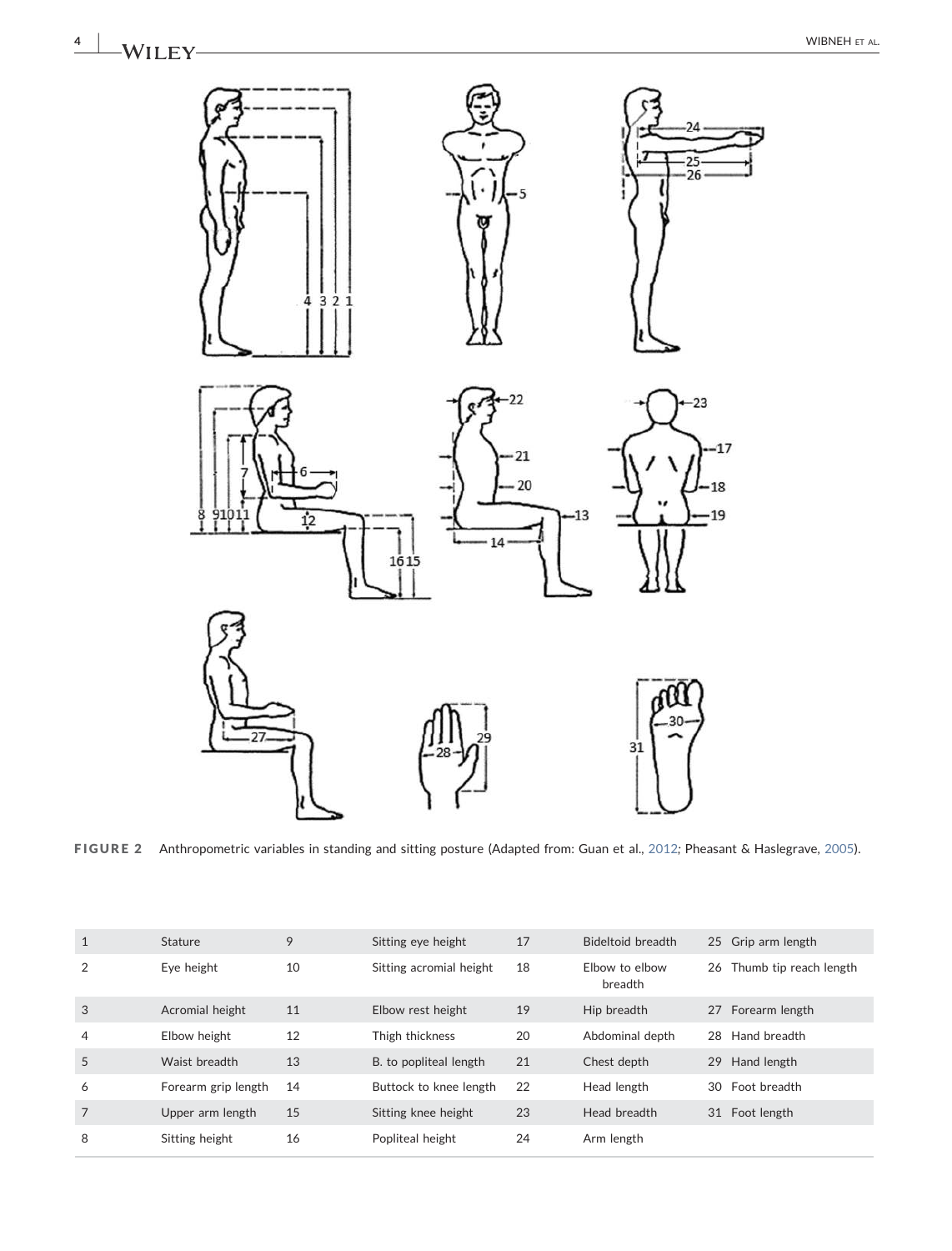TABLE 1 Static anthropometric data for Ethiopian army population (aged 18–52 years for males and 18–30 for females

| Male, $n = 250$ ; Female, $n = 60$ | <b>Percentiles</b> |        |        |             |        |        |
|------------------------------------|--------------------|--------|--------|-------------|--------|--------|
| Anthropometric variables           | Female<br>5th      | 50th   | 95th   | Male<br>5th | 50th   | 95th   |
| Standing posture                   |                    |        |        |             |        |        |
| Stature                            | 150.80             | 158.00 | 169.20 | 161.00      | 169.50 | 179.90 |
| Eye height                         | 142.30             | 147.50 | 156.86 | 150.60      | 159.00 | 168.90 |
| Acromial height                    | 120.80             | 131.81 | 139.68 | 132.50      | 140.00 | 149.00 |
| Elbow height                       | 96.07              | 101.00 | 107.51 | 101.00      | 108.00 | 116.00 |
| Arm length                         | 64.70              | 69.75  | 73.38  | 70.00       | 75.50  | 81.90  |
| Grip arm length                    | 59.60              | 64.20  | 67.80  | 64.20       | 69.50  | 75.50  |
| Sitting posture                    |                    |        |        |             |        |        |
| Sitting height                     | 75.48              | 78.26  | 83.82  | 79.77       | 84.60  | 90.86  |
| Eye height                         | 63.44              | 67.08  | 72.48  | 67.48       | 73.35  | 80.20  |
| Acromial height                    | 47.54              | 51.42  | 58.52  | 52.71       | 58.18  | 64.15  |
| Elbow rest height                  | 14.76              | 17.20  | 22.10  | 17.20       | 21.75  | 26.31  |
| Upper arm length                   | 32.78              | 34.2   | 36.42  | 35.51       | 36.45  | 37.84  |
| Forearm length                     | 40.41              | 45.00  | 46.37  | 42.10       | 46.50  | 50.40  |
| Grip forearm length                | 35.31              | 39.45  | 40.79  | 36.3        | 40.5   | 44.00  |
| Head breadth                       | 13.94              | 14.63  | 15.3   | 14.7        | 15.3   | 16.06  |
| Head length                        | 17.4               | 18.8   | 20.5   | 19.1        | 19.9   | 21.7   |
| <b>Bideltoid breadth</b>           | 36.50              | 39.50  | 43.68  | 42.34       | 45.00  | 48.58  |
| Elbow-elbow breadth                | 38.40              | 42.41  | 48.00  | 46.21       | 49.77  | 54.55  |
| Chest depth                        | 17.60              | 20.77  | 24.60  | 23.38       | 26.03  | 30.02  |
| Abdominal depth                    | 16.49              | 20.41  | 26.04  | 19.53       | 22.60  | 28.44  |
| Waist breadth                      | 25.02              | 27.60  | 31.30  | 27.10       | 29.00  | 32.90  |
| Hip breadth                        | 32.43              | 35.96  | 41.67  | 34.50       | 36.50  | 40.90  |
| Popliteal height                   | 34.30              | 39.09  | 42.61  | 40.35       | 42.58  | 47.81  |
| Knee height                        | 49.55              | 52.70  | 54.83  | 50.83       | 54.16  | 57.16  |
| Buttock-popliteal length           | 42.83              | 47.05  | 49.84  | 44.99       | 48.90  | 50.86  |
| Buttock to knee length             | 53.64              | 58.28  | 60.51  | 57.35       | 60.71  | 64.25  |
| Thigh thickness                    | 12.34              | 14.77  | 17.72  | 14.33       | 15.74  | 17.68  |
| Forward thumb tip reach            | 69.74              | 74.91  | 78.70  | 75.33       | 80.82  | 87.27  |
| Hand length                        | 16.88              | 18.09  | 18.68  | 16.52       | 18.29  | 20.70  |
| Hand breadth                       | 7.41               | 8.33   | 9.50   | 7.41        | 8.33   | 9.50   |
| Foot length                        | 21.84              | 22.75  | 24.12  | 23.50       | 25.00  | 26.50  |
| Foot breadth                       | 7.37               | 8.12   | 9.04   | 7.41        | 8.33   | 9.50   |
| Mass (kg)                          | 45.00              | 53.00  | 63.80  | 55.00       | 65.00  | 84.00  |
| BMI ( $\text{kg/m}^2$ )            | 19.8               | 21.2   | 22.3   | 21.2        | 22.6   | 25.4   |

*Note*: All measurements are in cm unless specified.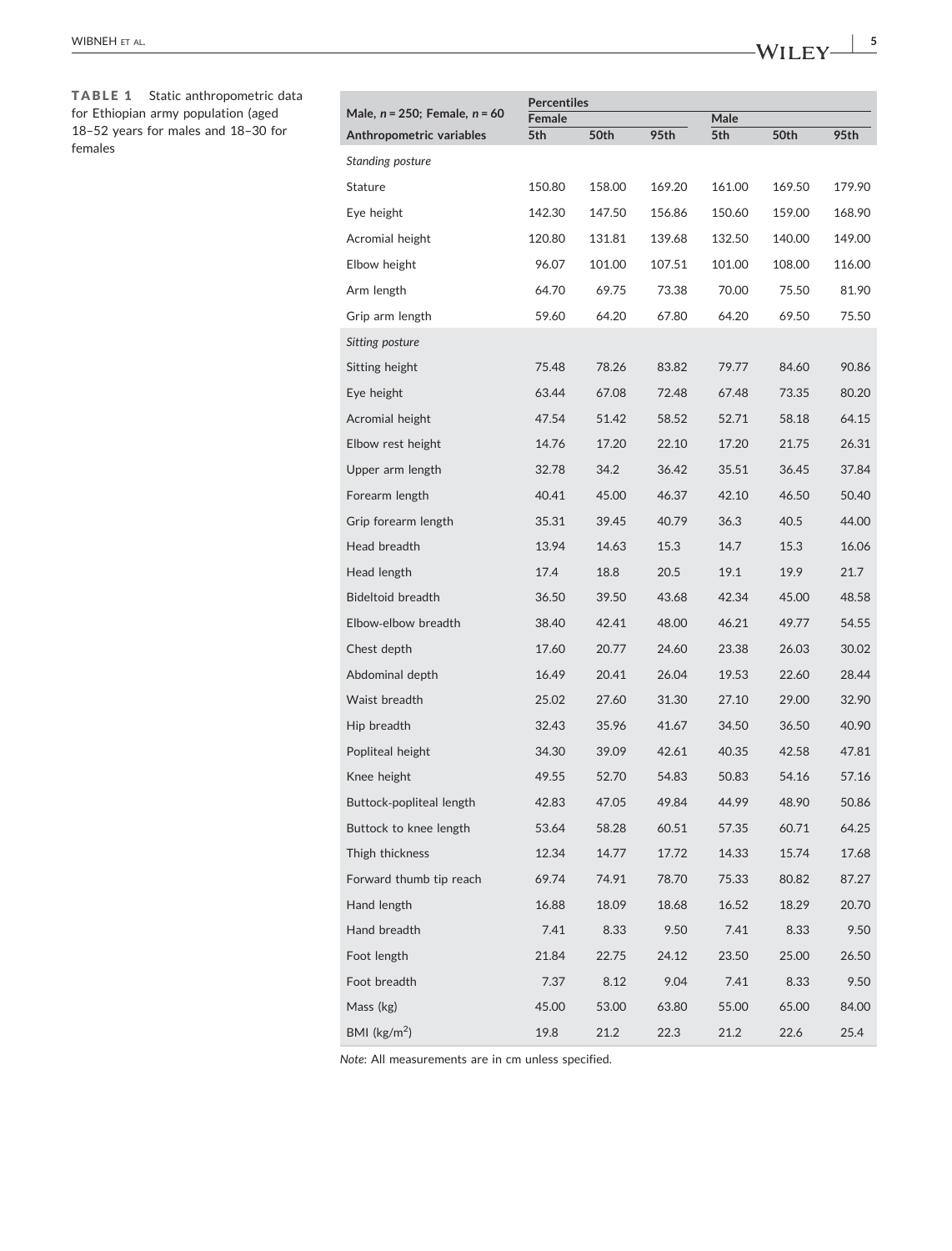$\theta_4$ 

#### TABLE 2 Body joint angles (ROM) and vision angles with the mode/median values

| Joint angles (ROM) and<br>vision angles   | Comfortable<br>angle (ROM) | <b>Recommended literatures</b>   |                          |  |  |  |
|-------------------------------------------|----------------------------|----------------------------------|--------------------------|--|--|--|
| $\theta_1$ : Torso orientation            | $20^{\circ}$               | Mircheski et al. (2014) and Ruiz |                          |  |  |  |
| $\theta_2$ : shoulder joint               | $22^{\circ}$               | Castro (2015)                    | Horizontal line of sight |  |  |  |
| $\theta_3$ : elbow joint                  | $127^\circ$                |                                  |                          |  |  |  |
| $\theta_4$ : knee joint                   | $119^\circ$                |                                  |                          |  |  |  |
| $\theta$ <sub>5</sub> : down vision angle | $15^{\circ}$               | Van Cott and Kinkade (1972)      |                          |  |  |  |
| $\theta_6$ : up vision angle              | $15^{\circ}$               |                                  |                          |  |  |  |

Abbreviation: ROM, range of motion.



FIGURE 3 The existing widely used Ethiopian light armoured vehicle (photos taken from Bishoftu Motorization Engineering Complex, Ethiopia)

## 2.2 | Existing vehicular workspace dimensions and measuring techniques

Three different models of locally fabricated or assembled LAVs (Figure 3) were used to determine the existing vehicular workspace. Although all LAVs were weaponized, two of them (Veh‐2 and Veh‐3) adopt firing in the sitting posture, whereas Veh‐1 adopts firing in the standing posture. The LAVs consist of four workspaces (Gillingham & Patel, 2013): infantry troop (W1), gunner (W2), driver (W3), and commander (W4) (Figure 4). These workspaces were considered to investigate the match/mismatch between the vehicular workspaces and target user (Ethiopian army). Although an effective vehicular workspace design may require the prediction of many dimensions, the scope of this study was limited to evaluating 22 basic dimensional variables for the three LAVs. The basic  $D_W$  of the infantry troop, driver, gunner, and commander are presented in Figure 5a, 5b,



FIGURE 4 Workspaces layout with actual workspace arrangements of LAV (adapted from Gillingham & Patel, 2013*)*. *W1* = *infantry troop workspace; W2* = *gunner workspace; W3* = *driver workspace; W4* = *commander workspace*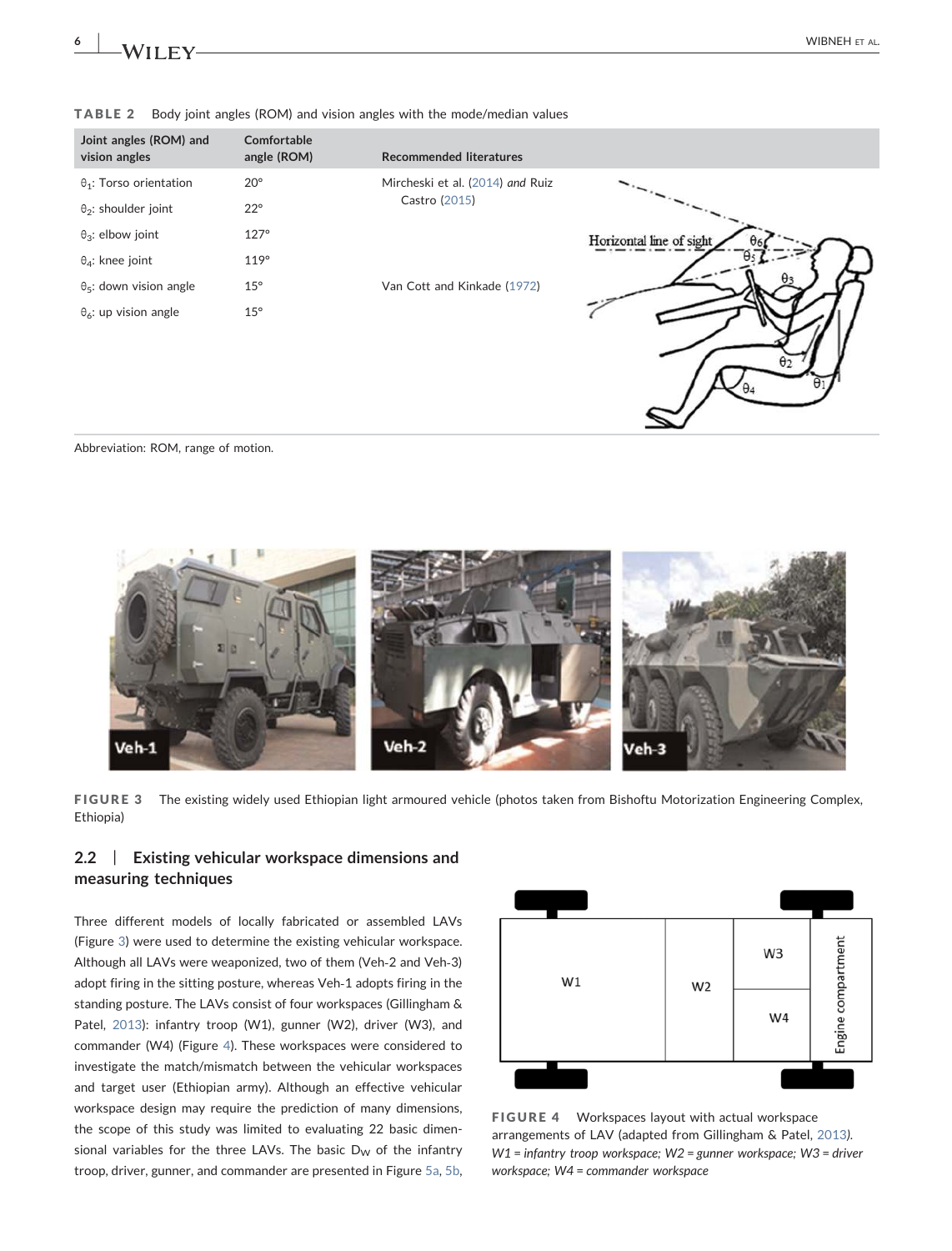

FIGURE 5 Relevant workspace dimensions of army vehicles (a) crew seat; (b) driver workspace; (c) gunner workspace in sitting posture and standing posture; (d) commander workspace. Adapted and compiled from Reed (2000); Halder et al. (2017); Tank archive (2013). A1 = crew seat height (other than driver seat height); A2 = seat width; A3 = seat depth; A4 = backrest height; A5 = headroom height; A6 = roof height; A7 = base width; B1 = steering wheel distance; B2 = steering wheel height; B3 = steering wheel clearance; B4 = control dashboard clearance; B5 = pedal distance; B6 = control dashboard distance; B7 = cowl point height; B8 = Daylight opening height; B9 = Cowl point distance; B10 = Daylight opening distance; B0 = driver seat height; C1 = turret handle distance; C2 = turret handle height; C3 = height of sight device for seated gunner; C4 = height of sight device for stood gunner; C5 = top hatch diameter; D1 = height of sight device for commander

 $5c$ , and  $5d$ , respectively. The measured  $D_W$  with its corresponding descriptions is presented in ANNEXURE I.

The crew seat dimensions such as seat height, width, depth, and backrest height were included as essential parameters for comfortable seating (Halder et al., 2017). The base width and roof height dimensions (in the interior space) are essential to ensure comfort in a two‐seater workspace (people either sitting face‐to‐face or back‐to‐ back) (Gillingham & Patel, 2013). Driver workspace dimensions, such as the steering wheel center distance and height, control dashboard distance, steering wheel clearance, control dashboard clearance, pedal distance, cowl point height, and daylight opening height, should be designed per functional anthropometry. It will ensure comfortable posture, accessibility, and minimum fatigue (Yadav et al., 2017). The design of the gunner and commander workspace viz. height of sight device for a seated gunner and commander, the height of the sighting device for a stood gunner, top hatch diameter, turret handle distance, and turret handle height are required to increase the comfort and operational efficiency of gunners during patrolling, and large‐ scale combat operations (Tank archive, 2013).

All the fixed dimensions and most of the clearance dimensions were readily available from the assembly drawings provided by the manufacturer. Dimensions such as B1, B6, and C1 require special considerations such as identifying the scapular resting position. Based on previous literature (Ghaderi et al., 2014; Mehta et al., 2008), 80% of the sitting acromial height for 5th p females was used to define the scapular resting position before the measurement was performed. Hence, the scapular resting position was set at 38 cm based on the anthropometric measurement of acromial height (see Table 1). The workspace measurements were performed without crew members, with the scapular resting position marked on the vehicle seat. Similarly, the dimensions such as B9 and B10 require the identification of the headrest position, which is the point of the headrest along the horizontal line of sight. B9 and B10 measurements were performed at the height of the design eyepoint for the 5th and 95th p values, respectively. The seat dimensions (A1–A4) were physically verified. The measurements were made either vertically or horizontally between the two reference points (Tetteh et al., 2017). All dimensions are expressed in centimeters and were measured using a metal tape, as in Herga and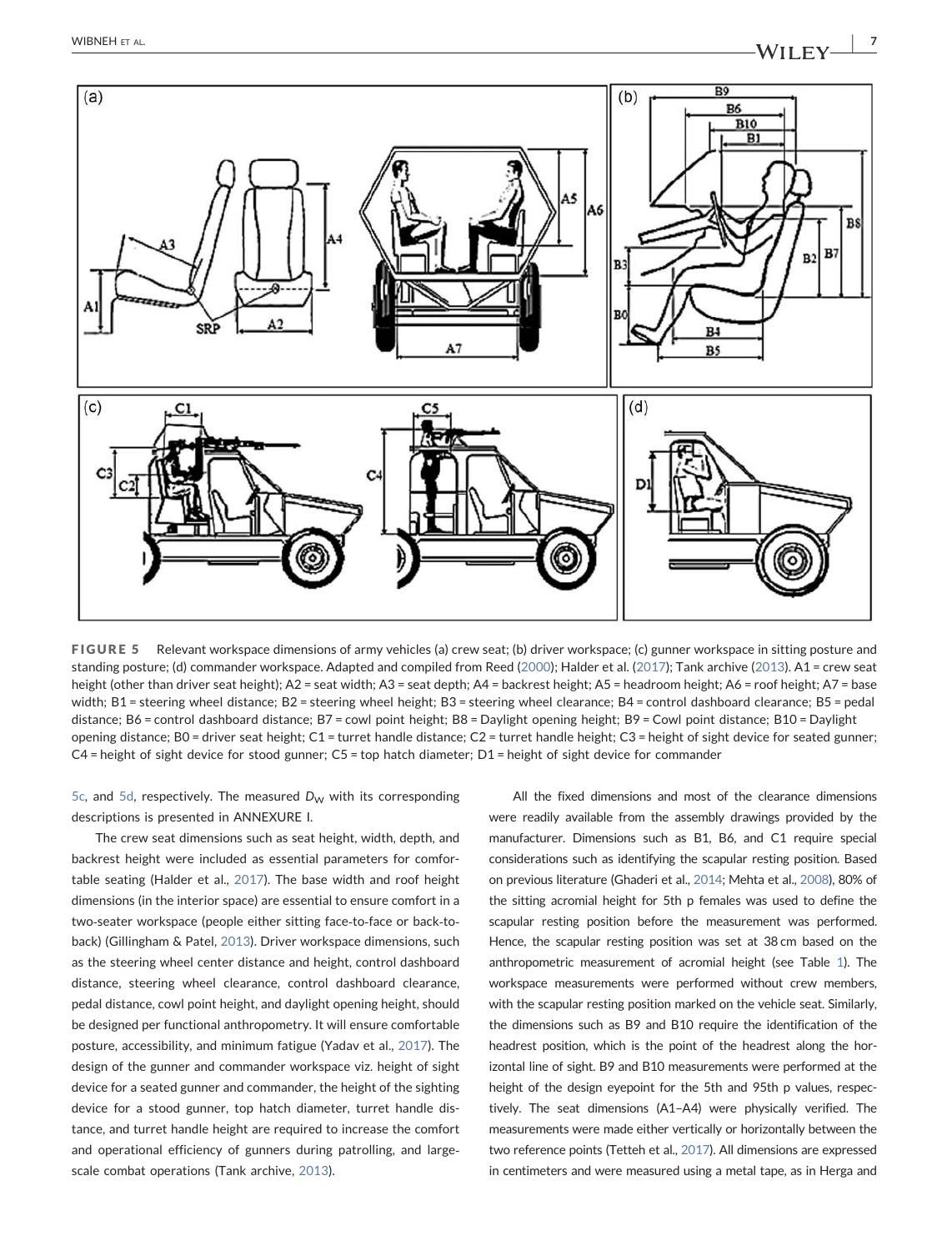

FIGURE 6 Postures adopted during (a) normal crew sitting; (b) driving; (c) gunner firing in siting and standing posture; (d) commander sighting operation (*Photos taken from Bishoftu Motorization Engineering Complex, Ethiopia*)

Fošnarič (2017). The plumb line and crosspiece were used to define the horizontal and vertical lines, respectively, along which the measuring tape lies during the measurement. A weighted pendulum was suspended freely to define the vertical line, while the crosspiece was fixed at the right angle to the pendulum (plumb line) to define the horizontal line (Paul & Whyte, 2012).

#### 2.3 | Evaluation techniques

Before the assessment, the mathematical equations were formulated to predict the most suitable design dimensions of anthropometry and preferred ROM (Peng et al., 2018) to establish the relationship between vehicular workspace dimensions and anthropometry of the Ethiopian army.

For assessing the most suitable dimensions, two types of match/ mismatch criteria, "one‐way criterion" or "two‐way criterion," were used (Castellucci et al., 2015; Wagner et al., 1996). The one-way criterion uses either the minimum value limited by the maximum body sizes or 95th *p* values or maximum value limited by the minimum body sizes or 5th *p* values (Anjani et al., 2013), while the twoway criterion uses both maximum and minimum values limited by 5th and 95th *p* values, respectively, as adjustable units to define suitable vehicle dimensions (Taifa & Desai, 2017). The measurement criteria were decided by the three ergonomic design principles (Taifa & Desai, 2017; Wagner et al., 1996), that is, designing for the maximum individual size considering the 95th p male, designing for the minimum individual size considering 5th p female, and designing for an adjustable range considering both 5th p female and 95th p male.

During the ergonomic assessment, four occupant spaces–infantry troop seat, commander, driver, gunner (standing and sitting), and workspaces were considered (Figure 6; all images were taken from the existing Ethiopian LAVs). *D<sub>W</sub>* was evaluated considering the postures adopted by military personnel inside the LAV. The ergonomic characteristics of each workspace were evaluated by measuring the fundamental dimensions that define the vehicle interior ergonomic characteristics.

The workspace design must account for this wide range of body sizes in the user population (NASA, 1995). Therefore, 22 relevant workspace dimensions were categorized for individual workspace characteristics, such as clearance, reach, control units, visual needs, and adjustment units. Suitable design criteria were proposed for each workspace characteristic. Many match/mismatch related studies attempted to identify the workspace design criterion (Evans et al., 1988; Ismaila et al., 2010). Table 3 presents the workspace dimensions and justification regarding design approaches (designing for percentile values).

#### 2.4 | Predictive equations

The fundamental design dimensions of vehicle workspaces can be predicted in terms of static anthropometry and ROM (Yadav et al., 2017). The equations for predicting design dimensions,  $D<sub>p</sub>$  followed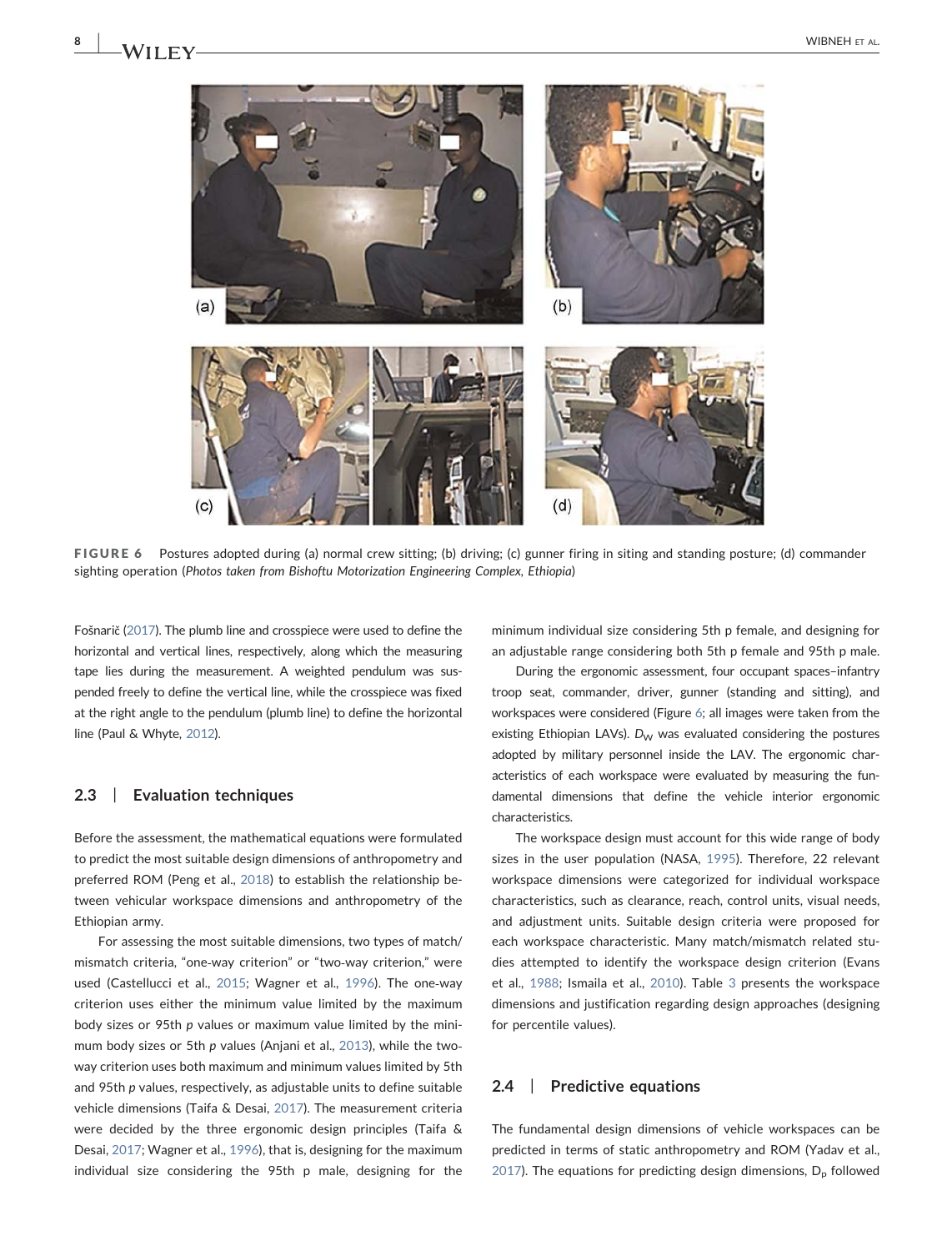TABLE 3 Design criteria corresponding to vehicular workspace dimensions (D<sub>W</sub>)

| Design criteria                                                                      | <b>Workspace dimensions</b>                                     | <b>Descriptions</b>                                                                                                       |
|--------------------------------------------------------------------------------------|-----------------------------------------------------------------|---------------------------------------------------------------------------------------------------------------------------|
| Designing for 5th percentile female value                                            | Crew seat other than driver seat<br>height (A1)                 | Smaller crew member can easily rest their foot.                                                                           |
|                                                                                      | Seat depth (A3)                                                 | Smaller crew member can support their back on the back rest.                                                              |
|                                                                                      | Backrest height (A4)                                            | Smaller crew member can get backrest at scapula portion and<br>for full mobility to the arm and shoulder without blocked. |
|                                                                                      | Driver seat height (B0)                                         | Smaller driver can easily reach pedal control for non-adjustable<br>height.                                               |
|                                                                                      | Height of steering wheel (B2)                                   | Reduces arm extension for smaller driver.                                                                                 |
|                                                                                      | Control dashboard distance (B6)                                 | Smaller gunner can easily reach in to control dashboard.                                                                  |
|                                                                                      | Cowl point height (B7)                                          | Visual needs in to the road for smaller driver.                                                                           |
|                                                                                      | Turret handle distance (C1)                                     | Smaller gunner can easily reach in to the turret handle<br>horizontally.                                                  |
|                                                                                      | Turret handle height (C2)                                       | Smaller gunner can easily reach in to the turret handle<br>vertically.                                                    |
| Designing for 95th percentile male value                                             | Seat width (A2) <sup>a</sup>                                    | Adequate size for larger crew member.                                                                                     |
|                                                                                      | Head room height (A5)                                           | Adequate clearance for larger user.                                                                                       |
|                                                                                      | Steering wheel clearance (B3)                                   |                                                                                                                           |
|                                                                                      | Roof height (A6)                                                |                                                                                                                           |
|                                                                                      | Base width (A7)                                                 |                                                                                                                           |
|                                                                                      | Control dashboard clearance (B4)                                | Knee clearance for larger driver.                                                                                         |
|                                                                                      | Daylight opening height (B8)                                    | Reduces neck and trunk flexion for visual needs above<br>horizontal line of sight.                                        |
|                                                                                      | Top hatch diameter (C5)                                         | Adequate opening clearance for free rotation during firing<br>operation by the larger gunner in standing posture.         |
| Designing for wide ranges of 5th percentile<br>female to 95th percentile male values | Steering wheel distance in<br>horizontally adjustable seat (B1) | To accommodate and fulfill adjustability requirements in wide<br>ranges of army population                                |
|                                                                                      | Foot pedal distance in horizontally<br>adjustable seat (B5)     |                                                                                                                           |
|                                                                                      | Height of sight vision device for<br>seated gunner (C3).        |                                                                                                                           |
|                                                                                      | Height of sight vision device for<br>stood gunner (C4).         |                                                                                                                           |
|                                                                                      | Height of sight vision device for<br>seated commander (D1).     |                                                                                                                           |

<sup>a</sup>The seat width designed for 95th percentile female.

three key considerations viz. maximum individual size (commonly referred to as the 95th p male), the minimum individual size (5th p female), or an adjustable range (both 5th female and 95th male) (Khaspuri et al., 2007). However, for ROM, the mean values that the majority of the population shared were used (Kyung & Nussbaum, 2009; Mircheski et al., 2014; Porter & Gyi, 1998). Table 4 shows the mathematical relationship to predict design dimensions w.r.t. anthropometric measurements and ROM. The most relevant 22 dimensions (see Table 3) of the four workspaces were considered for mathematical formulation and dimensional compatibility evaluation. These dimensions with the corresponding descriptions are indicated in ANNEXURE I.

The predictive equations for all clearance dimensions modeled by the 95th p value provided the minimum design value. The workspace dimensions (on LAVs) that exceeded the minimum design value were considered matched, otherwise mismatched. Conversely, the equations for reach distances modeled by the 5th *p* value provided the maximum design value. The dimensions (on LAVs) lower than the maximum value were considered matched, and mismatched otherwise (Castellucci et al., 2015). Therefore, to design a non‐adjustable workspace, suitable design dimensions were predicted using appropriate percentile values of anthropometric variables of the military population.

The following assumptions were made while formulating the predictive equations: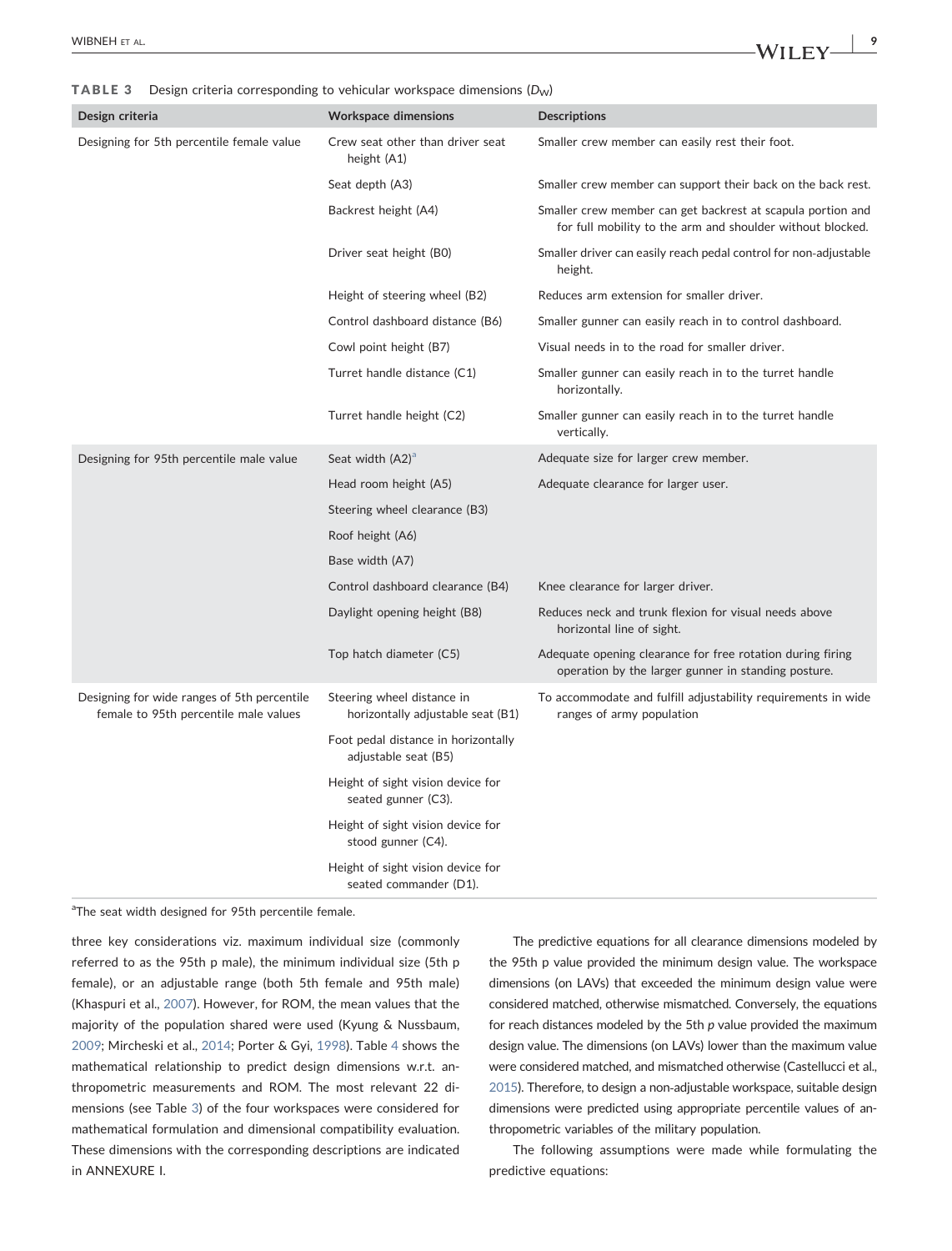|                          | TABLE 4 Equations for defining vehicular workspace dimensions in terms of anthropometry and ROMs aiming to accommodate a wide |
|--------------------------|-------------------------------------------------------------------------------------------------------------------------------|
| range of army population |                                                                                                                               |
|                          |                                                                                                                               |

| Predictive equations for design dimensions                                                                     | <b>Descriptions</b>                                                                                                                                                                                                                                                                                                                                                                                                                                                      |
|----------------------------------------------------------------------------------------------------------------|--------------------------------------------------------------------------------------------------------------------------------------------------------------------------------------------------------------------------------------------------------------------------------------------------------------------------------------------------------------------------------------------------------------------------------------------------------------------------|
| $A1 = PH + 2cm(1)$                                                                                             | 2 cm added to 5th p female value of the upright positioned popliteal height (PH) for shoe<br>allowance (Gouvali & Boudolos, 2006)                                                                                                                                                                                                                                                                                                                                        |
| $A2 = 1.1H$ BorHB + 5cm(2)                                                                                     | At least 110% of 95th p of female hip breadth (HB) is mostly used (Castellucci et al., 2010; Kahya,<br>2019) or 95th p of female hip breadth and 5 cm clearance (Mehta et al., 2008)                                                                                                                                                                                                                                                                                     |
| $A3 = BpL - 5cm(3)$                                                                                            | Seat depth should be 5 cm shorter than 5th p female value of female buttock-popliteal length<br>(BPL) (Poulakakis & Marmaras, 1998)                                                                                                                                                                                                                                                                                                                                      |
| $A4 = 0.8AH(4)$                                                                                                | At most 80% of 5th p of female acromial height (AH) for full mobility to the arm and shoulder<br>without blocked (Ghaderi et al., 2014; Mehta et al., 2008)                                                                                                                                                                                                                                                                                                              |
| $A5 = SH + 5cm(5)$                                                                                             | The minimum head room height should be 5 cm greater than 95th p male value of male sitting<br>height (SH) (Dreyfuss, 1967)                                                                                                                                                                                                                                                                                                                                               |
| $A6 = (SH + 5cm) + (PH + 2cm)(6)$                                                                              | Roof height shall be the sum of seat height (A1) and head room height (A5) (Gillingham & Patel,<br>2013), and approximated from the combination of sitting height (95th p male) and the mean<br>popliteal height (mean of 50th p male and female)                                                                                                                                                                                                                        |
| $A7 = 2(BPL + FL + 6cm)(7)$                                                                                    | Base width of interior space shall be approximated from the combination of buttock to popliteal<br>length and foot length (of 95th p male) (Gillingham & Patel, 2013). To accommodate two<br>soldiers (sitting face-to-face or back-to-back), the dimension should be multiplied by 2. Back<br>rest space and foot rest allowance (3.5 cm and 2.5 cm) were added                                                                                                         |
| $BO = (PH + 2cm)sin\theta_4(8)$                                                                                | Pedaling operation at $\theta_4^*$ = 119 <sup>0</sup> is comfortable for driver so that driver seat height is less than<br>the normal seat height (Mircheski et al., 2014)                                                                                                                                                                                                                                                                                               |
| $B1_{max} \leq X1 + X2 - X3 \leq B1_{min}(9)$<br>Where, $X1 = TRL - GAL$<br>$X2 = UALsin(\theta_1 + \theta_2)$ | Ranges of 5th p female to 95th p male values of thumb tip reach length (TRL), grip arm length<br>(GAL), upper arm length (UAL), grip forearm length (GFAL), torso orientation ( $\theta_1^*$ = 20 <sup>0</sup> ),<br>shoulder joint angle ( $\theta_2^*$ = 22 <sup>0</sup> ) and elbow joint angle ( $\theta_3^*$ = 127 <sup>0</sup> ) shall be used (Mircheski<br>et al., 2014; Ruiz Castro, 2015)                                                                      |
| $X3 = (GFAL)\sin(\theta_1 + \theta_2 - \theta_3)$                                                              | Refer ANNEXURE II for X1, X2 and X3.                                                                                                                                                                                                                                                                                                                                                                                                                                     |
| $B2 = Y1 + Y2 + Y3(10)$<br>Where, $Y1 = E LH$<br>Y2 = UAL $(1 - \cos(\theta_1 + \theta_2))$                    | Non-adjustable height was preferred for armoured vehicle to reduce jerking during off-road<br>moving. 5th p female values of elbow rest height (ELH), upper arm length (UAL), grip forearm<br>length (GFAL), torso orientation ( $\theta_1^*$ = 20 <sup>0</sup> ), shoulder joint angle ( $\theta_2^*$ = 22 <sup>0</sup> ) and elbow joint<br>angle ( $\theta_3^*$ = 127 <sup>0</sup> ) shall be used (Mircheski et al., 2014; Ruiz Castro, 2015)                        |
| Y2 = (GFAL)cos ( $\theta_1 + \theta_2 - \theta_3$ )                                                            | Refer ANNEXURE II for $Y_1$ , $Y_2$ and $Y_3$                                                                                                                                                                                                                                                                                                                                                                                                                            |
| $B3 = TT + 2cm(11)$                                                                                            | Steering wheel clearance should ideally be 2 cm larger than 95th p male value of thigh thickness<br>$(TT)$ (Halder et al., 2017)                                                                                                                                                                                                                                                                                                                                         |
| $B4 = BKL + 5cm(12)$                                                                                           | The knee clearance shall be 5 cm larger than 95th p value of buttock to popliteal length (BPL)<br>(Poulakakis & Marmaras, 1998)                                                                                                                                                                                                                                                                                                                                          |
| $B5_{max} \le BPL - (PH + 2cm)\cos\theta_4 \le B5_{min}(13)$                                                   | Ranges of 5th p female to 95th p male values of buttock to popliteal length (BPL), popliteal height<br>(PH) and knee joint angle ( $\theta_4^*$ = 119 <sup>0</sup> ) shall be used (Mircheski et al., 2014). The driver seat<br>surface was assumed to be in the horizontal plane                                                                                                                                                                                        |
| $B6 = TRL(14)$                                                                                                 | 5th p female value of thumb tip reach length (TRL) shall be used (Bullock, 1974)                                                                                                                                                                                                                                                                                                                                                                                         |
| $B7 = SEH - (B9 - HL)tan\theta_5(15)$                                                                          | 5th p female value of sitting eye height (SEH), head length (HL), horizontal distance of windshield<br>cowl point from the eye (B9- HL) and down vision angle ( $\theta_5^*$ = 15 <sup>0</sup> ) (Fostervold et al., 2006;<br>Peacock & Karwowski, 1993) shall be used. The cowl point distance (B9) may not be<br>restrictedly dependent on anthropometric variable                                                                                                     |
| $B8 = SEH + (B10 - HL)tan\theta_6(16)$                                                                         | 95th p male value of eye height (SEH), head length (HL), horizontal distance of daylight opening<br>point from design eye reference point (B10 - HL) and up vision angle ( $\theta_6$ * = 15 <sup>0</sup> ) (Fostervold<br>et al., 2006; Peacock & Karwowski, 1993) shall be used. The daylight opening distance (B10)<br>may not be restrictedly dependent on anthropometric variable                                                                                   |
| $C1 = TRL - GAL + UALsin(\theta_1 + \theta_2) + GFAL(17)$                                                      | 5th p female value of thumb tip reach length (TRL), upper arm length (UAL), grip forearm length<br>(GFAL), grip arm length (GAL), backrest angle for the gunner shall be kept minimum at torso<br>orientation of $\theta_1^*$ = 10 <sup>0</sup> (Mehta et al., 2008) unlike to the driver's seat backrest angle and<br>shoulder joint angle at $\theta_2^*$ = 22 <sup>0</sup> shall be used (Mircheski et al., 2014) and forearm position is<br>assumed to be horizontal |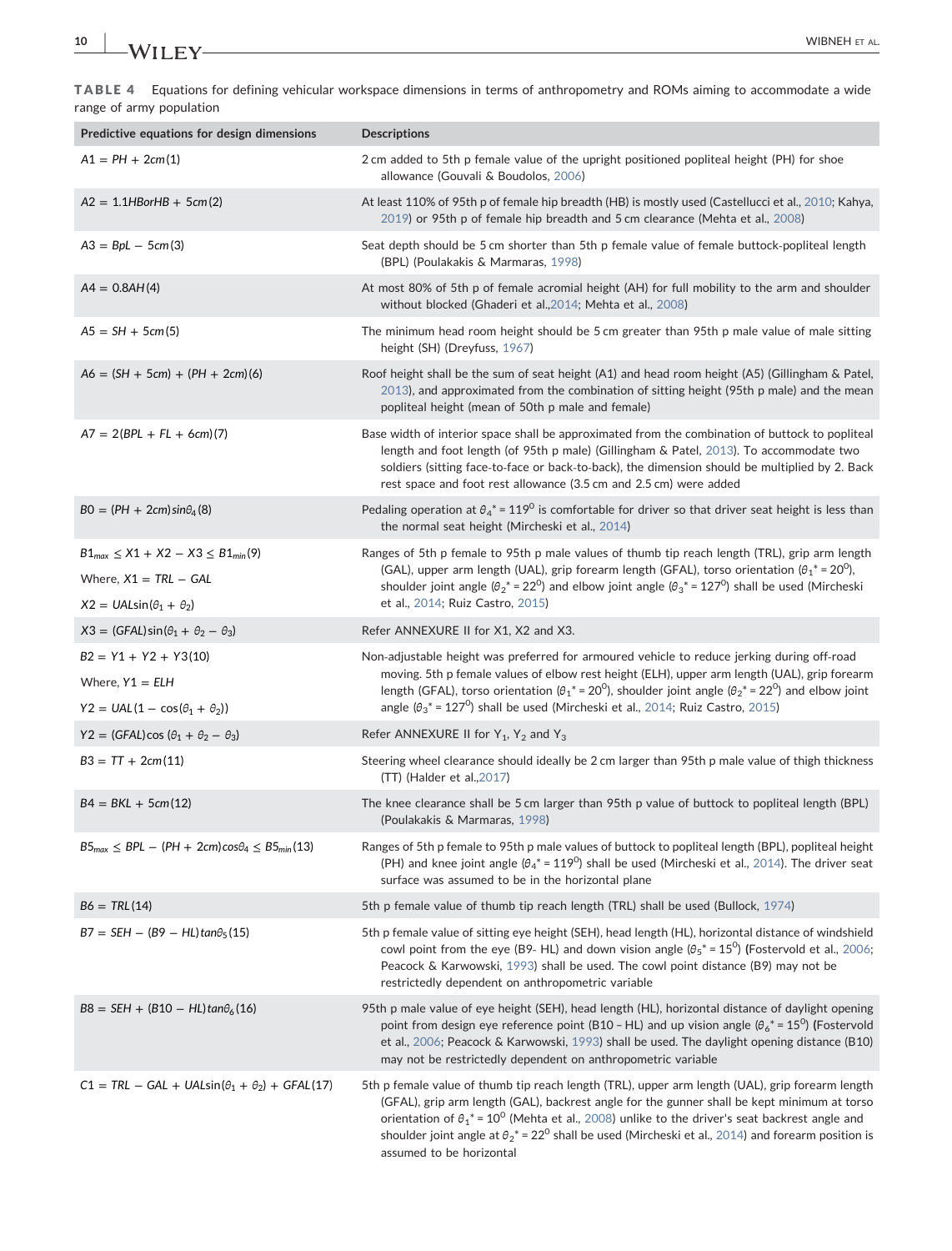## TABLE 4 (Continued)

| Predictive equations for design dimensions                | <b>Descriptions</b>                                                                                                                                                                                                                                     |
|-----------------------------------------------------------|---------------------------------------------------------------------------------------------------------------------------------------------------------------------------------------------------------------------------------------------------------|
| $C2 = E L H - U A L (1 - \cos(\theta_1 + \theta_2))$ (18) | 5th p female value of elbow rest height (EH), upper arm length (UAL), shoulder joint angle<br>$(\theta_2^* = 22^0)$ torso orientation ( $\theta_1^* = 10^0$ ) and shall be used (Ruiz Castro, 2015) and forearm<br>position is assumed to be horizontal |
| $C3_{max}$ < SEH < $C3_{min}(19)$                         | Ranges of 5th p female to 95th p male values of sitting eye height (SEH) for firing in sitting<br>posture shall be used (Tank archive, 2013)                                                                                                            |
| $C4_{\text{max}} < H + 2 \text{cm} < C4_{\text{min}}(20)$ | Ranges of 5th p female to 95th p male values of standing eye height (EH) for firing in standing<br>posture shall be used (Tank archive, 2013), and 2 cm is added for shoe allowance                                                                     |
| $CS = EEB + 25cm(21)$                                     | It shall be determined by 95th p male values of elbow to elbow breadth (EEB) with 25 cm side<br>clearance (Woodson et al., 1992)                                                                                                                        |
| $D1_{\text{max}} \leq$ SEH $\leq D1_{\text{min}}(22)$     | Ranges of 5th p female to 95th p male values of sitting eye height (SEH) for commander in sitting<br>posture shall be used (Tank archive, 2013)                                                                                                         |

*Note*: Subscript "max" denotes maximum value of *D<sub>W</sub>* usually limited by 5th percentile of female value; "min" denotes minimum value limited by 95th percentile of male value (except the hip breadth of female). A1 = crew seat height other than driver seat height; A2 = seat width; A3 = seat depth; A4 = backrest height; A5 = headroom height; A6 = roof height; A7 = base width; B1 = steering wheel distance; B2 = steering wheel height; B3 = steering wheel clearance; B4 = control dashboard clearance; B5 = pedal brake distance; B6 = control dashboard distance; B7 = cowl point height; B8 = Daylight opening height; B9 = Cowl point distance; B10 = Daylight opening distance; B0 = driver seat height; C1 = turret handle distance; C2 = turret handle height; C3 = height of sight device for sit gunner; C4 = height of sight device for stood gunner; C5 = top hatch diameter; D1 = height of sight device for commander.

\*The angles of  $\theta_1$  to  $\theta_6$  are the mean values of ROM that majority of population shared.

|--|

|                                                                                                                                                                                                           | Match/mismatch decision rule                                       |                                                                                       |  |  |  |
|-----------------------------------------------------------------------------------------------------------------------------------------------------------------------------------------------------------|--------------------------------------------------------------------|---------------------------------------------------------------------------------------|--|--|--|
| <b>Characteristics of dimensions</b>                                                                                                                                                                      | Match                                                              | Mismatch                                                                              |  |  |  |
| The workspace dimension $(D_w)$ related to "one-way criterion" or 5th p<br>predicted value $(D_P)$                                                                                                        | $D_W \leq D_P$ is matched                                          | $D_W$ > $D_P$ is mismatched                                                           |  |  |  |
| The workspace dimension $(D_{W})$ related to "one-way criterion" or 95th p<br>predicted value $(D_{\rm p})$                                                                                               | $D_{W} \ge D_{P}$ is matched                                       | $D_W < D_P$ is mismatched                                                             |  |  |  |
| Ranges of workspace dimensions ( $D_{Wmax}$ to $D_{Wmin}$ ) related to "two-way<br>criteria" or wide ranges of 5th to 95th p predicted values ( $D_{Pmax}$ to<br>$D_{\text{Pmin}}$ ) for adjustable units | $D_{Wmax} \leq D_{Pmax}$ and<br>$D_{Wmin} \ge D_{Pmin}$ is matched | $D_{\text{Wmax}}$ > $D_{\text{Pmax}}$ and/or<br>$D_{Wmin}$ < $D_{Pmin}$ is mismatched |  |  |  |

*Note*: *D<sub>Wmax</sub>*, maximum workspace dimension; *D<sub>Wmin</sub>*, minimum workspace dimension; *D*<sub>Pmax</sub>, maximum predicted design dimension determined by 5th percentile of value; *D<sub>Pmin</sub>*, minimum predicted design dimension determined by 95th percentile of value.

- The ergonomic evaluation was performed by adopting two percentile values (5th percentile female and 95th percentile male).
- Since the anthropometric measurements are documented with light clothes and barefoot (ISO, 2017), considerable allowances for shoes and normal clothing were added in the predictive equations of key dimensions.
- The predictive equations were formulated for fixed (nonadjustable) seats for the infantry troop. However, predictive equations for the driver seat were designed for horizontal adjustability with respect to the control units. The commander and gunner seats were presented with vertical adjustability.
- Except for the driver seat height, all the seat dimensions, including headroom height and roof height, were considered the same for all crew (infantry troop, driver, gunner, and commander) workspaces.

• Some design dimensions, such as cowl point distance, B9, and daylight opening point distance, and B10, do not directly depend on anthropometric variables; therefore, the measurements were performed assuming a headrest position at the height of the design eyepoint.

#### 2.5 | Match/mismatch criteria

Table 5 describes the match/mismatch decision rule while comparing existing  $D_{\text{W}}$ s with  $D_{\text{P}}$ . The  $D_{\text{W}}$  grouped under the design criteria of maximum design value (limited by lower extreme value or 5th p) (e.g., seat height) will be considered mismatched if  $D_W$  is greater than *D*<sub>P</sub>. Similarly, the adjustable *D<sub>W</sub>* grouped under a wide range of 5th–95th p will be considered mismatched if the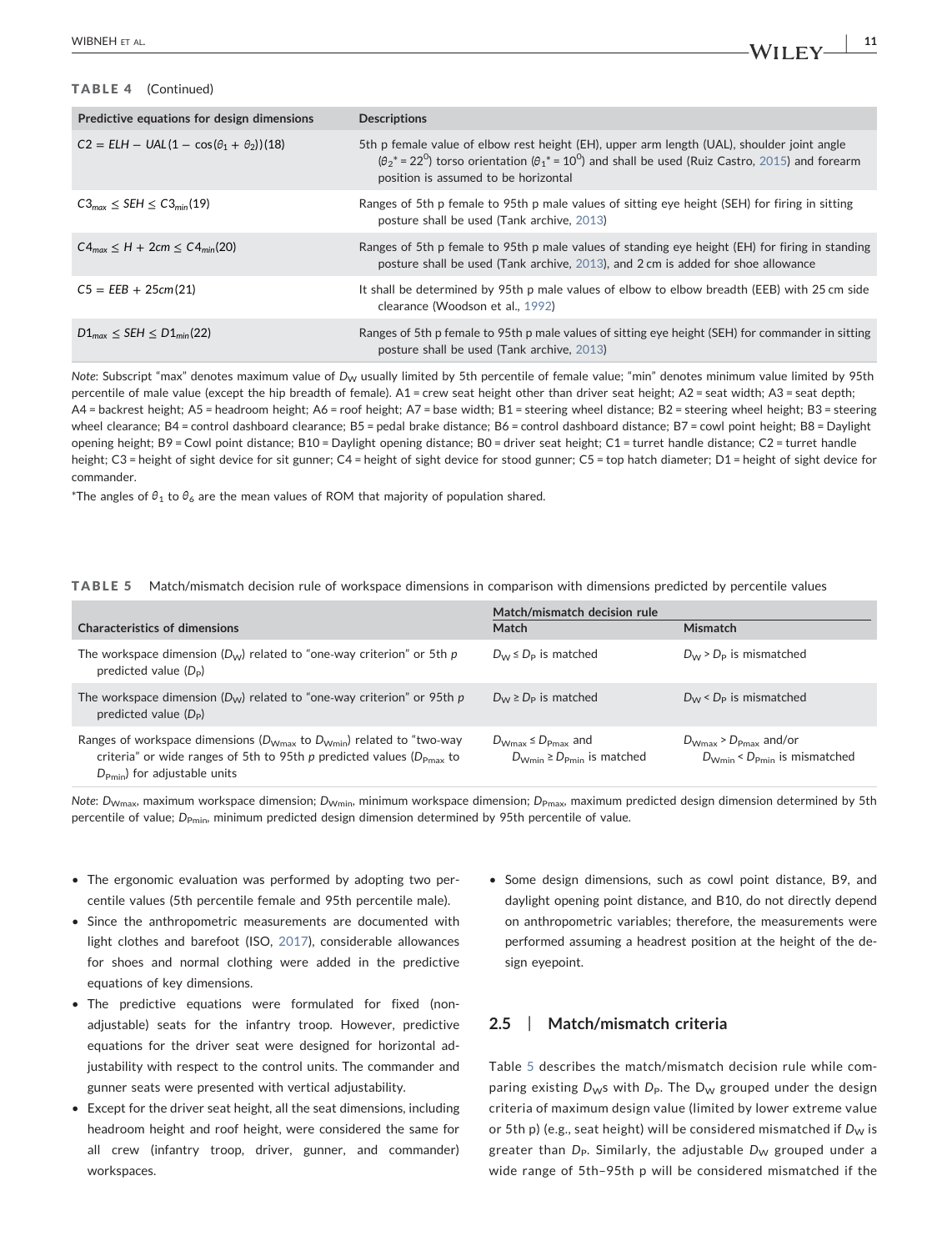maximum measurement value  $(D_{Wmax})$  is greater than the dimensions predicted by the 5th p (D<sub>Pmax</sub>) and/or the minimum measurement ( $D_{Wmin}$ ) is less than the dimensions predicted by the 95th p (D<sub>Pmin</sub>) (Wagner et al., 1996).

## 2.6 | Match/mismatch analysis

Match/mismatch and accommodation capacity of existing DWs for the Ethiopian army population were thoroughly analyzed. The

TABLE 6 The descriptive of existing vehicular workspace measurements and corresponding predicted design dimensions (D<sub>P</sub>) at extreme limit levels

|                     | Predicted design dimensions                                       |                         | Existing workspace measurements |           |           |  |
|---------------------|-------------------------------------------------------------------|-------------------------|---------------------------------|-----------|-----------|--|
| Workspace type      | Analytical relationship                                           | Predicted design values | Veh-1                           | Veh-2     | Veh-3     |  |
| Infantry troop seat | $A1 = PH + 2$ cm                                                  | 36.3                    | 41                              | 35        | 49.5      |  |
|                     | $A2 = 1.1HB$                                                      | 46                      | 46                              | 38        | 41        |  |
|                     | $A3 = BPL-5cm$                                                    | 37                      | 44                              | 39.5      | 42        |  |
|                     | $AA = 0.8AH$                                                      | 39.6                    | 55                              | 40        | 45        |  |
|                     | $AS = SH + 5$ cm                                                  | 96                      | 99                              | 92        | 96.5      |  |
|                     | $A6 = PH + SH + 7$ cm                                             | 136                     | 150                             | 130       | 135       |  |
|                     | $A7 = 2(BPL + FL + 6 cm)$                                         | 165                     | 220                             | 195       | 215       |  |
| Driver workspace    | $BO = (PH + 2 cm) \sin 119^{\circ}$                               | 32                      | 38                              | 35        | 36        |  |
|                     | $A2 = 1.1HB$                                                      | 46                      | 47                              | 41        | 40.5      |  |
|                     | $A3 = BPL-5cm$                                                    | 38                      | 48                              | 41        | 42        |  |
|                     | $AA = 0.8AH$                                                      | 39.6                    | 55                              | 45        | 50        |  |
|                     | $AS = SH + 5$ cm                                                  | 96                      | 108                             | 91        | 96.5      |  |
|                     | $A6 = PH + SH + 7$ cm                                             | 136                     | 150                             | 125       | 135       |  |
|                     | $B1 = TRL-GAL+UALsin42^0 + GFALsin(85^0)$                         | $65 - 80.5$             | $56 - 64$                       | $52 - 60$ | $59 - 71$ |  |
|                     | B2 = ELH + UAL(1-cos42 <sup>0</sup> ) + GFALcos(85 <sup>0</sup> ) | 31                      | 35                              | 28        | 30        |  |
|                     | $B3 = TT + 2 cm$                                                  | 19.68                   | 21.5                            | 20.5      | 20.5      |  |
|                     | $B4 = BKL + 5$ cm                                                 | 70                      | 72                              | 70        | 75        |  |
|                     | $B5 = BPL-PHcos119^0$                                             | $62.5 - 74.5$           | $75 - 86$                       | $82 - 92$ | $64 - 76$ |  |
|                     | $B6 = TRL$                                                        | $65 - 87.5$             | $82 - 91$                       | $84 - 95$ | $72 - 84$ |  |
|                     | B7 = SEH-(B9-HL)tan15 <sup>0</sup>                                | 41                      | 50                              | 48        | 49        |  |
|                     | B8 = SEH + (B10- HL)tan15 <sup>0</sup>                            | 93.5                    | 96                              | 85        | 86        |  |
| Gunner workspace    | $A1 = PH + 2$ cm                                                  | 36.3                    | 41                              | 27.5      | 46        |  |
|                     | $A2 = 1.1HB$                                                      | 46                      | 46                              | 38        | 42        |  |
|                     | $A3 = BPL-5cm$                                                    | 37                      | 44                              | 36        | 38        |  |
|                     | $A4 = 0.8AH$                                                      | 39.6                    | 55                              | 40        | 45        |  |
|                     | $AS = SH + 5$ cm                                                  | 96                      | 99                              | 92        | 96        |  |
|                     | $A6 = PH + SH + 7$ cm                                             | 136                     | 150                             | 130       | 135       |  |
|                     | $C1 = TRL - GAL + UALsin32^0 + FAL - AL + GAL$                    | 61                      | NA                              | 64.5      | 63        |  |
|                     | $C2 = ELH + UAL(1 - cos32o)$                                      | 19.66                   | <b>NA</b>                       | 31        | 29        |  |
|                     | $C3 = SHE$                                                        | $63.5 - 80$             | <b>NA</b>                       | 68        | 74.5      |  |
|                     | $C4 = EH$                                                         | 141-171                 | 154                             | <b>NA</b> | <b>NA</b> |  |
|                     | $C5 = EEB + 25$ cm                                                | 79.5                    | 81                              | <b>NA</b> | NA        |  |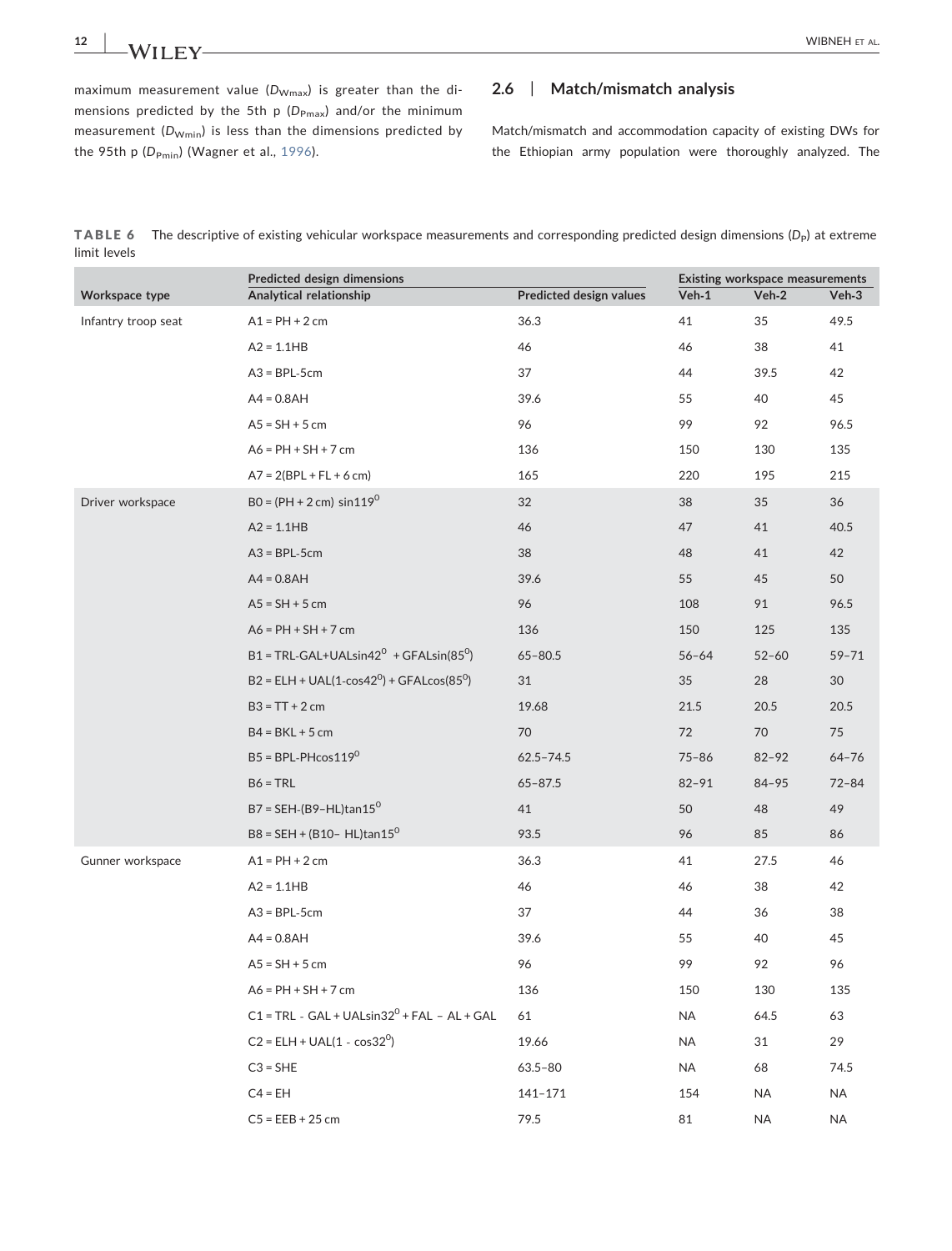## TABLE 6 (Continued)

|                     | Predicted design dimensions | <b>Existing workspace measurements</b> |           |         |         |
|---------------------|-----------------------------|----------------------------------------|-----------|---------|---------|
| Workspace type      | Analytical relationship     | <b>Predicted design values</b>         | $Veh-1$   | $Veh-2$ | $Veh-3$ |
| Commander workspace | $A1 = PH + 2$ cm            | 36.3                                   | 39        | 33      | 45      |
|                     | $A2 = 1.1HB$                | 46                                     | 47        | 41      | 40.5    |
|                     | $A3 = BPL-5cm$              | 37                                     | 48        | 41      | 42      |
|                     | $AA = 0.8AH$                | 39.6                                   | 60        | 45      | 50      |
|                     | $AS = SH + 5$ cm            | 96                                     | 108       | 92      | 96      |
|                     | $AG = PH + SH + 7 cm$       | 136                                    | 150       | 125     | 135     |
|                     | $D1 = SHE$                  | $63.5 - 80.2$                          | <b>NA</b> | 72      | 74      |

*Note*: All measurements are in cm unless specified.

Abbreviations: NA, not applicable.

percentile ranking method was employed to calculate the accommodation capacity (percentage match) of the army personnel in the existing vehicular workspace (for veh1, veh2, and veh3) using the match/mismatch decision rule (refer to Table 5). The percentile ranking method allows to set a reference (5th, 95th, or 5th to 95th p) and determine whether a dimension can accommodate 95% or 90% of the user population. All computations were performed using the Microsoft Excel spreadsheet software package (Microsoft Corporation, version 2016). The calculation involves three steps:

- 1. The data set of the respective functional anthropometry was set in decreasing order.
- 2. The percentile scale was determined by assigning the 0th p to the minimum value and 100th p to the maximum value.
- 3. Each dimension was assigned a percentile value based on their respective distribution (sorted in decreasing order) and compared with the match/mismatch decision rule.
	- The percentage match for the maximum size accommodation was determined as the number of data values below the relative percentile value of functional anthropometry to the measured value of the existing *D<sub>W</sub>*.
	- The percentage match for the minimum size accommodation was determined as the number of data values above the relative percentile value of functional anthropometry to the measured value of the existing D<sub>W</sub>.

For checking the compatibility of existing army vehicles with a wide range of army populations, several graphical comparisons were performed using OriginPro software (OriginLab Corporation, version 8).

## 3 | RESULTS

This section evaluates the dimensional compatibility between the existing and predicted workspace design dimensions of the LAVs. The anthropometric data of army personnel (250 males and 60 females) and workspace dimensions (of three LAVs) were collected for compatibility evaluation. Four (infantry troops, drivers, gunners, and commanders) seats/workspaces for each of the three existing vehicle models were evaluated in this study. The subsections also include the results related to match/mismatch verification and comparison of recommended vehicular dimensions with other globally accepted vehicular dimensions. Table 6 presents the predicted and existing workspace measurements of Veh‐1, Veh‐2, and Veh‐3.

## 3.1 | Match and mismatch verification of existing dimensions

The match/mismatch dimensions are verified in this section. The existing and predicted workspace dimensions  $(D<sub>W</sub>$  and  $D<sub>P</sub>$ ) are plotted graphically to visualize the match/mismatch between them (Figures 7–9). Out of the 39 workspace dimensions (of the 22 relevant dimensional variables), 16, 17, and 6 correspond to the design criteria of the 5th p, 95th p, and wide ranges of the 5th to 95th p values for the adjustable unit.

## 3.1.1 | Comparison of dimensions for reach and control units with 5th p predicted value

Reaching distance, control movements, and field of view (FOV) are restricted according to the body extensions (Verriest & Alonzo, 1986). These dimensions were evaluated using the one‐way criterion of the maximum design limit (limited by lower extreme value or 5th p), as shown in Figure 7. The coordinate points drawn below the line of the 5th p predicted values are considered acceptable measurements; the remaining points need modifications.

Figure  $7$  shows that the majority of  $D_W$  values are greater than the 5th p predicted values, and therefore, not considered acceptable because of the difficulty in accommodating smaller body sizes. Particularly, the level of mismatch of dimensions in Veh‐1 was higher than that in Veh‐2 and 3. Only fewer vehicular dimensions were less than the 5th p values, viz. infantry troop and gunner seat dimensions (A1, A3, and A4) of Veh‐2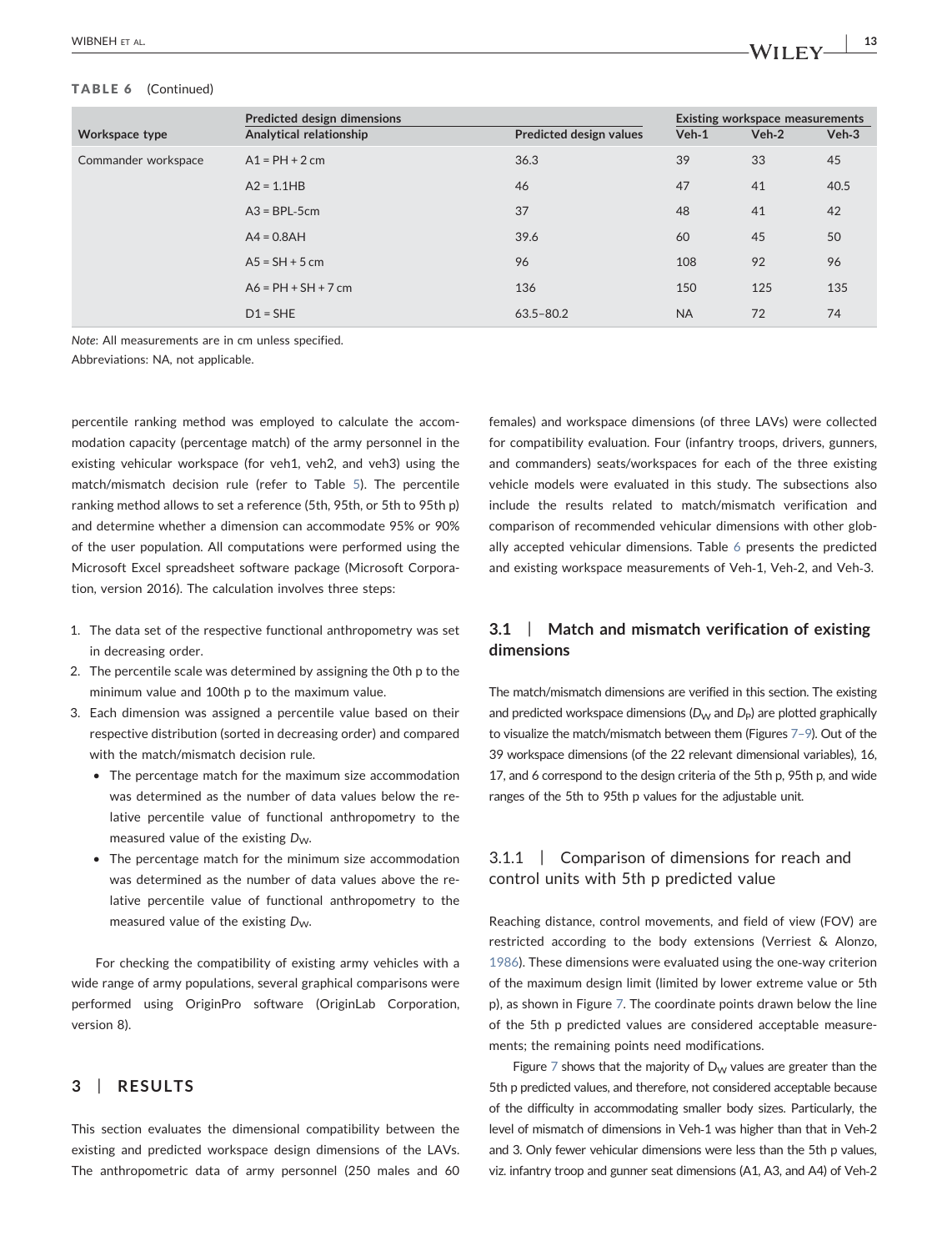

FIGURE 7 Comparison between the predicted vehicular workspace dimensions associated with the 5th percentile female anthropometry and dimensions of existing (a) crew seat (b) driver workspace (c) gunner workspace (d) commander workspace. *A1* = *crew seat height other than* driver seat height; A3 = seat depth; A4 = back rest height; B2 = steering wheel height; B7 = cowl point height; B0 = driver seat height; C1 = turret handle *distance*; *C2* = *turret handle height.*  $D_w \leq D_P(D_w/D_P \leq 1)$  *is matched otherwise mismatched. Vehicle* 1 has no gunner workspace dimensions in *5* th*percentile comparison*

and steering wheel height (B2 of Veh‐2 and Veh‐3). In contrast, the existing reachability, control units, and FOV controlling needs  $(D<sub>w</sub>)$  of Veh-1 and Veh-3 do not accommodate the recommended body sizes.

## 3.1.2 | Comparison of dimensions for clearance units with 95th p predicted value

Dimensions such as manhole/hatch, head, and side room shall be based on a one‐way criterion limited by the minimum design limit (limited by higher extreme value or 95th p) of the user body dimensions. Therefore, the coordinate points above the 95th p (reference line) of the anthropometric measurements (Figure 8) were considered acceptable; otherwise, modifications were required.

The dimensions of Veh‐1, A7, B3, and B4 of Veh‐2 and 3, and A5 of Veh‐3 are found acceptable. All other vehicular dimensions are less than the 95th p design dimensions (larger body size) in each workspace, as shown in Figure 8, and therefore, considered unacceptable. In particular, the level of mismatch dimensions for accommodating the 95th p in Veh‐2 and 3 is higher than that of Veh‐1. The headroom height (A5) and roof height (A6) of Veh‐2 are not adequate to enable sitting in a normal up straight posture. The daylight opening height is also less than the 95th p values in both Veh‐2 and 3, and therefore, not compatible for army personnel with larger anthropometry.

## 3.1.3 | Comparison of dimensions for adjustable units with wide ranges of 5th to 95th p predicted value

Workspace dimensions such as seat height (for gunner and commander), pedal distance, steering wheel distance, or any equipment shall be adjusted using a two‐way criterion limited by minimum and maximum design limits of workspace dimensions. To accommodate a wide range of user population, the maximum limit for an adjustable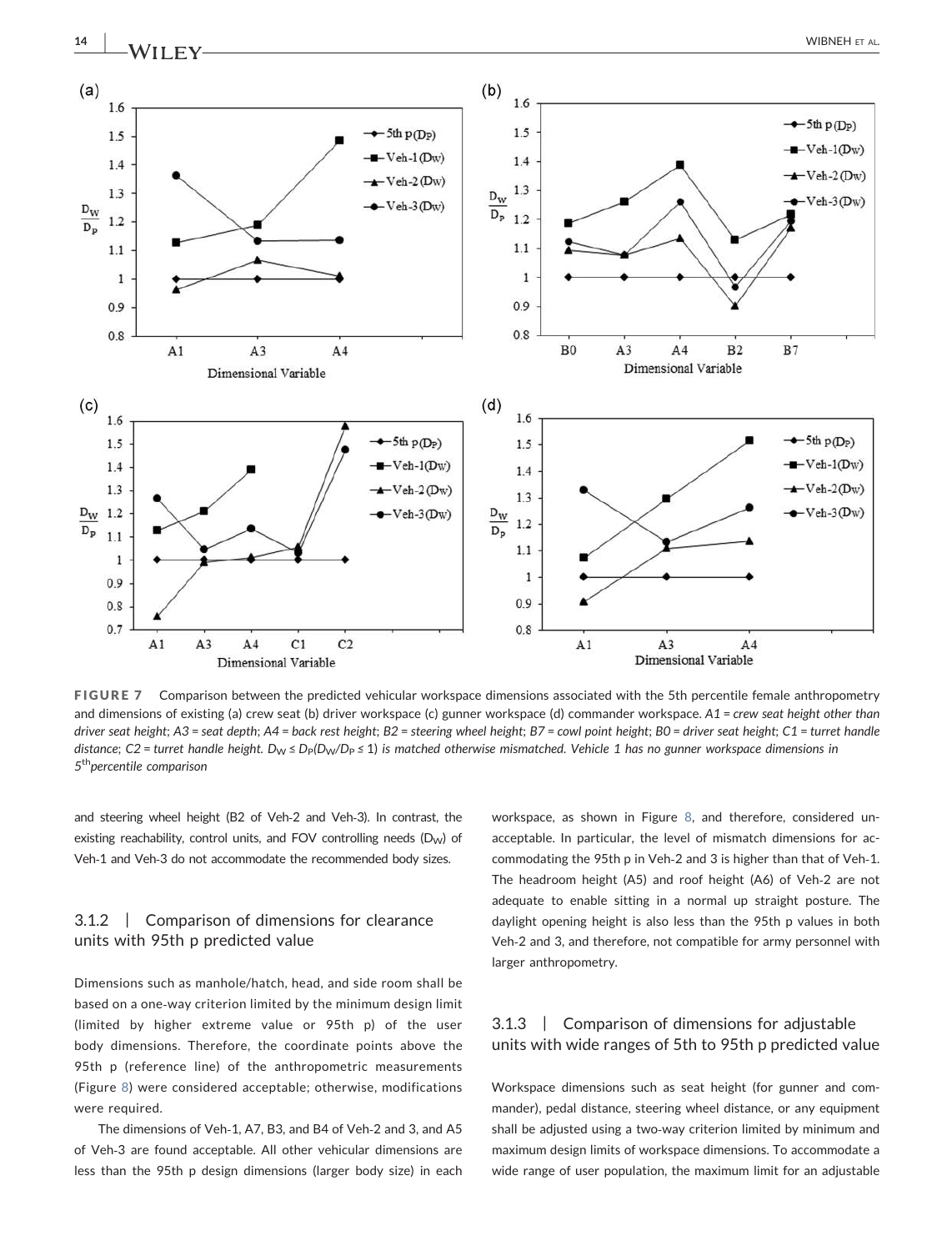

FIGURE 8 Comparison of the workspace clearance dimensions associated with 95thp values of the anthropometry for (a) crew seat (b) driver workspace (c) gunner workspace (d) commander workspace. A2 = seat width; A5 = headroom height; A6 = roof height; A7 = base width; B3 = steering wheel clearance; B4 = control dashboard clearance; B8 = Daylight opening height; C5 = top hatch diameter. *D*<sup>W</sup> ≥ *D*P*(D*W*/D*<sup>P</sup> ≥ 1) *is matched otherwise mismatched. Vehicle 1 has only one gunner* workspace *dimensions in 95*th*percentile comparison*

unit should be less than the 5th p value, and the minimum limit shall be greater than the 95th p value of anthropometric measurements (Dianat et al., 2013). If either of the two conditions are violated, the workspace measurements could not be accepted and need modification (Figure 9).

None of the existing vehicle workspace dimensions satisfied the condition of adjustment over the range 5th to 95thp (Figure 9). Presently, for C3, C4, and D1, there is no provision of adjustability to accommodate the wide ranges of the users during the gun firing, sighting, and driving tasks in the existing vehicles.

## 3.2 | Match percentage

Along with the accommodating capacity of the predicted design dimensions, the percentage match of the existing workspace dimensions (*D<sub>W</sub>* and *D*<sub>P</sub>) for the Ethiopian army (both male and female) in each of the three existing vehicles are presented in Table 7. In our study, we emphasize the boundary values (5th and 95th p) for predicting design dimensions to accommodate at least 90% of the army population.

As shown in Table 7, the percentage match for most  $D_W$  is substantially less and has a comparative discrepancy with the predicted anthropometric design values. It was unexpected that some workspace dimensions were also inappropriate for almost all army population, viz B5 on Veh‐1 and 2, C2 on Veh‐2 and 3, C3 on Veh‐3, and commander seat height (A1) in Veh-3. Similarly, the variation in the percentage match between males and females is substantially high. Seat height (A1) of the crew for Veh‐1, for example, could only accommodate 26% of the females while accommodating 82% of the males. As evident from Tables 6 and 7, Veh-1 is more suitable for users with large anthropometric dimensions, while Veh‐2 and Veh‐3 are more suitable for users with smaller body dimensions. Furthermore, the interior space dimensions (A6 and A7) for Veh‐1 are too high when compared with the predicted dimensions and those of Veh‐2 and Veh‐3.

## 3.3 | Comparison of predicted design dimensions of driver workspace with other vehicular standards

Some of the newly predicted army vehicle dimensions for driver workspace obtained in this study were compared with other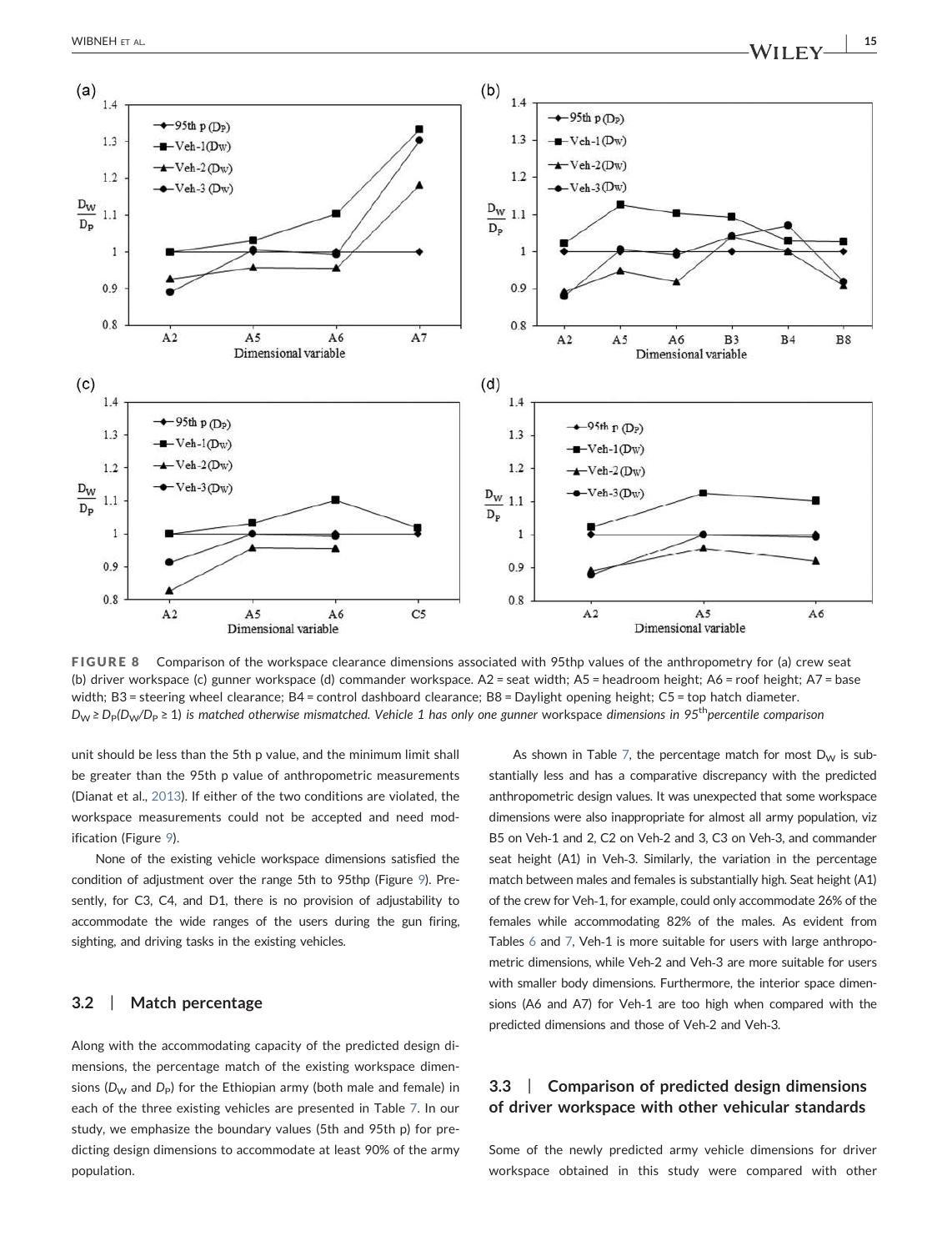

FIGURE 9 Comparison of the adjustment vehicular workspace dimensions associated with 5thp and 95thp values of anthropometric measurements in (a) Veh‐1 (b) Veh‐2 (c) Veh‐3. B1 = steering wheel distance; B5 = pedal distance; B6 = control dashboard distance; C3 = height of sight device for seated gunner; C4 = height of sight device for stood gunner; D1 = height of sight device for commander. *D*<sub>Wmax</sub> ≤ *D*<sub>Pmax</sub> and *D*Wmin ≥ *D*Pmin *is matched otherwise mismatched. Veh*‐*2 and Veh*‐*3 adopt firing in sitting posture whereas; Veh*‐*1 adopts firing in standing posture. None of the existing vehicles have the provision of adjustability for dimensions C3, C4, and D1*

vehicular dimensions used in Dreyfuss standards (1967) and other popular four‐wheeler brands, such as ISUZU, ASHOK LEYLAND, and TATA (Halder et al., 2017), as shown in Figure 10.

In Figure 10, most of the expected driver seat parameters, except for the backrest height (A4) and driver seat height (B0), can be traced somewhere between the other vehicle dimensional standards. The user parameters targeted (for ISUZU, ASHOK LEYLAND, and TATA) by Halder et al. (2017), found that the backrest height was relatively higher than the Ethiopian army personnel (in the present study). Perhaps this could be a possible reason for the discrepancy in the A4 dimension. Moreover, Halder et al. (2017) proposed a new backrest height dimension of 40.3 cm. Our predicted design dimension (A4) was 39.6 cm, which is in line with the dimension proposed by Halder et al. (2017). Similarly, we have considered 5th p female anthropometry for designing the minimum size of driver seat height (B0), while Halder et al. (2017) used 5th p male anthropometry. Nevertheless, Porter and Gyi (1998) recommended vehicular seat height between 28.3 and 33.5 cm. Our predicted design dimension (B0) was 32 cm, in line with the recommended size.

## 4 | DISCUSSION

This study presents the match/mismatch of the existing workspace dimensions for the three Ethiopian LAVs (Veh‐1, Veh‐2, and Veh‐3). The results revealed that the majority of physical dimensions were mismatched when compared with predicted dimensions (targeting the Ethiopian armed personnel). In Veh‐1, most of the dimensional mismatch was found with smaller user anthropometry, while the dimensions in Veh‐2 and Veh‐3 were mismatched for larger user anthropometry. Since mismatched workspaces are directly linked to the prevalence of WMSDs and reduced operational efficiency among users (Belmont et al., 2016; Punchihewa & Gyi, 2016), further longitudinal work is needed to explore the ergonomic design of LAVs. For instance, when the seat height (A1 and B0) is too high, shorter people will find it difficult to touch their feet on the floor; hence, they may try sliding forward to gain stability and perceive discomfort due to stretching of the lower limbs (De Looze et al., 2003).

The vehicle driver should be comfortable while performing driving tasks, and should not be subjected to driving fatigue due to prolonged static muscular tension (Tan et al., 2008). Unlike taller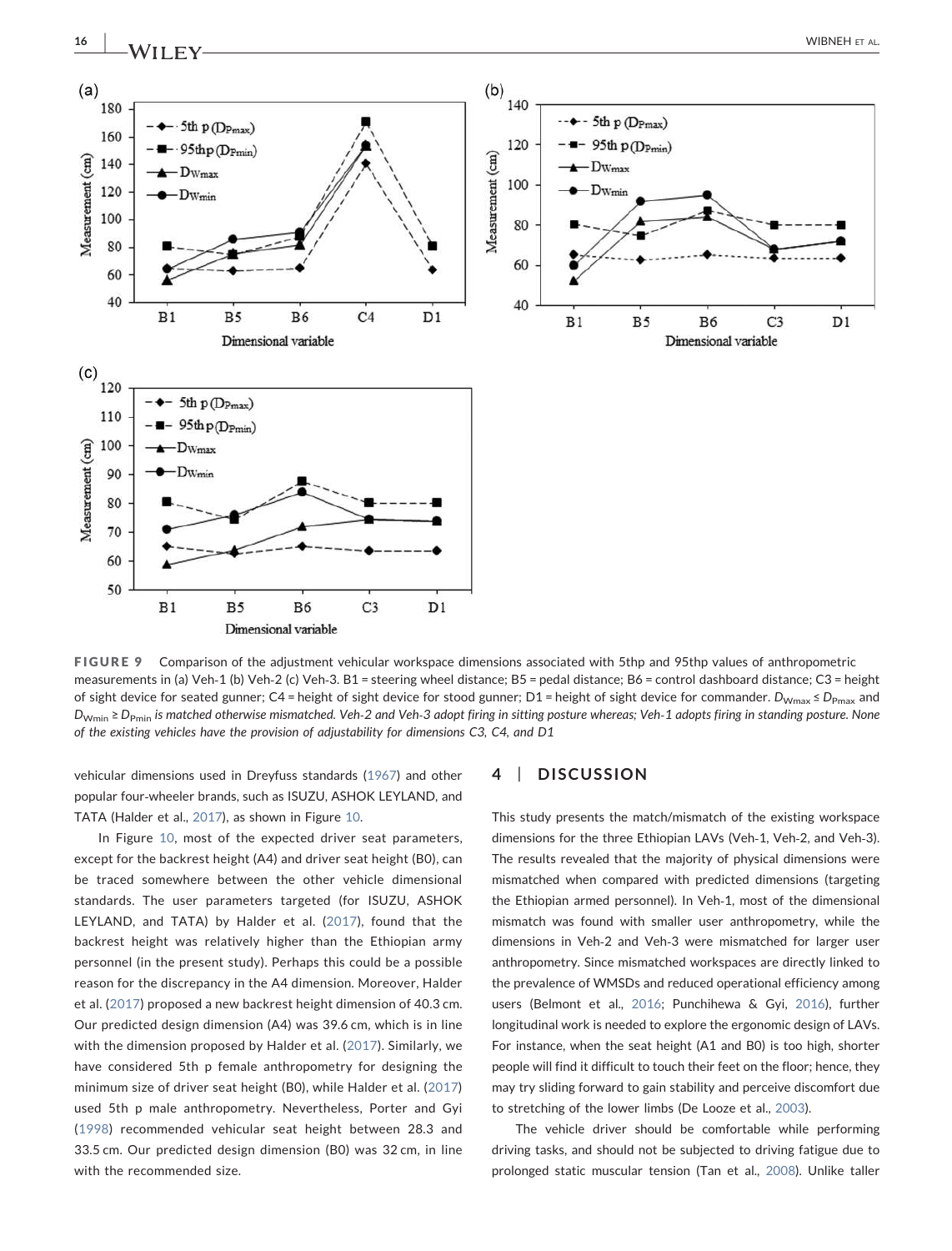drivers, the shorter drivers have problems with reaching controls, and obstruction of FOV (Gilad & Byran, 2015). Moreover, a lower vision angle (below the horizontal line of sight) may result in neck extension and obstructed vision of the front road (Fostervold et al., 2006). The FOV can also be obstructed when the cowl point height is too high. This study found that the cowl point height (B7) was higher than the predicted value in all three vehicles (Veh‐1, Veh‐2, and Veh‐ 3), thus leading to unsafe driving. Parkinson et al. (2007) correctly pointed out that for drivers with eye locations lower or more rearward, ground visibility can be restricted by the cowl point. Moreover, the ground visibility among the shorter drivers may also be restricted by the front hood. These problems can be reduced by correcting the

TABLE 7 Percentage of match estimation for the individual dimensions of existing vehicular workspace measurements in comparison with predicted dimensions

|                     |                                | Percentage of match                         |                              |          |                       |                |                     |                |
|---------------------|--------------------------------|---------------------------------------------|------------------------------|----------|-----------------------|----------------|---------------------|----------------|
|                     |                                |                                             | Existing vehicular dimension |          |                       |                |                     |                |
| Workspace type      | Workspace<br><b>Dimensions</b> | Accommodation of predicted<br>dimension (%) | $Veh-1$<br>Female (%)        | Male (%) | $Veh-2$<br>Female (%) | Male (%)       | Veh-3<br>Female (%) | Malev          |
|                     |                                |                                             |                              |          |                       |                |                     |                |
| Infantry troop seat | A1                             | 95                                          | 26                           | 82.5     | 100                   | 100            | $\mathsf{O}\xspace$ | $\mathbf{1}$   |
|                     | A2                             | 95                                          | 98                           | 96.5     | 20                    | 5.5            | 70                  | 62             |
|                     | A <sub>3</sub>                 | 95                                          | $10\,$                       | 44       | 90                    | 98             | 50                  | 70.5           |
|                     | A4                             | 95                                          | $\overline{4}$               | 55       | 97                    | 100            | 45                  | 94.5           |
|                     | A <sub>5</sub>                 | 95                                          | 100                          | 100      | 100                   | 92             | 100                 | 100            |
|                     | A6                             | 95                                          | 100                          | 10       | 100                   | 86             | 100                 | 98             |
|                     | $\mathsf{A} \mathsf{7}$        | 95                                          | 100                          | 100      | 100                   | 100            | 100                 | 100            |
| Driver workspace    | ${\sf B0}$                     | 95                                          | $\mathsf{O}\xspace$          | 45       | 41                    | 93             | 26                  | 85             |
|                     | A2                             | 95                                          | 98                           | 96.5     | 20                    | 5.5            | 70                  | 62             |
|                     | A <sub>3</sub>                 | 95                                          | $10$                         | 44       | 90                    | 98             | 50                  | 70.5           |
|                     | A4                             | 95                                          | $\overline{4}$               | 55       | 97                    | 100            | 45                  | 94.5           |
|                     | A <sub>5</sub>                 | 95                                          | 100                          | 100      | 100                   | 93             | 100                 | 100            |
|                     | A6                             | 95                                          | 100                          | 100      | 100                   | 72             | 100                 | 98             |
|                     | <b>B1</b>                      | 90                                          | 53                           | 63       | 97                    | 22.5           | 6                   | 84             |
|                     | <b>B2</b>                      | 95                                          | $\overline{4}$               | 41       | 28                    | 93.5           | 13                  | 80             |
|                     | B <sub>3</sub>                 | 95                                          | 100                          | 99.5     | 98                    | 96             | 98                  | 96             |
|                     | <b>B4</b>                      | 95                                          | 100                          | 98.5     | 100                   | 95             | 100                 | 100            |
|                     | <b>B5</b>                      | 90                                          | 0                            | 3        | $\mathsf{O}\xspace$   | $\mathsf O$    | 88                  | 96             |
|                     | <b>B6</b>                      | 95                                          |                              | 41       | 0                     | 26             | 12                  | 74             |
|                     | <b>B7</b>                      | 95                                          | $10\,$                       | 70       | 15                    | 86             | 10                  | 76             |
|                     | B <sub>8</sub>                 | 95                                          | 100                          | 98       | 56                    | 34             | 67                  | 43             |
| Gunner workspace    | A1                             | 95                                          | 26                           | 82.5     | 100                   | 100            | $\mathsf{O}\xspace$ | $\mathbf{1}$   |
|                     | A2                             | 95                                          | 98                           | 96.5     | 20                    | 5.5            | 70                  | 62             |
|                     | A <sub>3</sub>                 | 95                                          | 10                           | 44       | 90                    | 98             | 50                  | 70.5           |
|                     | A4                             | 95                                          | $\overline{4}$               | 55       | 97                    | 100            | 45                  | 94.5           |
|                     | A <sub>5</sub>                 | 95                                          | 100                          | 100      | 100                   | 94             | 100                 | 100            |
|                     | A6                             | 95                                          | 100                          | 100      | 100                   | 86             | 100                 | 98             |
|                     | $\mathsf{C1}$                  | 95                                          | $\sf NA$                     | $\sf NA$ | 53                    | 98.5           | 9.5                 | 100            |
|                     | $\mathsf{C2}$                  | 95                                          | $\sf NA$                     | $\sf NA$ | $\mathsf{O}\xspace$   | $\mathbf{1}$   | $\mathsf O$         | 5              |
|                     | $\mathsf{C}3$                  | 90                                          | $\sf NA$                     | $\sf NA$ | 9                     | $\overline{4}$ | $\mathsf{O}\xspace$ | $\overline{4}$ |
|                     | C <sub>4</sub>                 | 90                                          | 6                            | 4.4      | <b>NA</b>             | $\sf NA$       | <b>NA</b>           | NA             |
|                     | C <sub>5</sub>                 | 95                                          | 100                          | 98       | <b>NA</b>             | $\sf NA$       | NA                  | $\sf NA$       |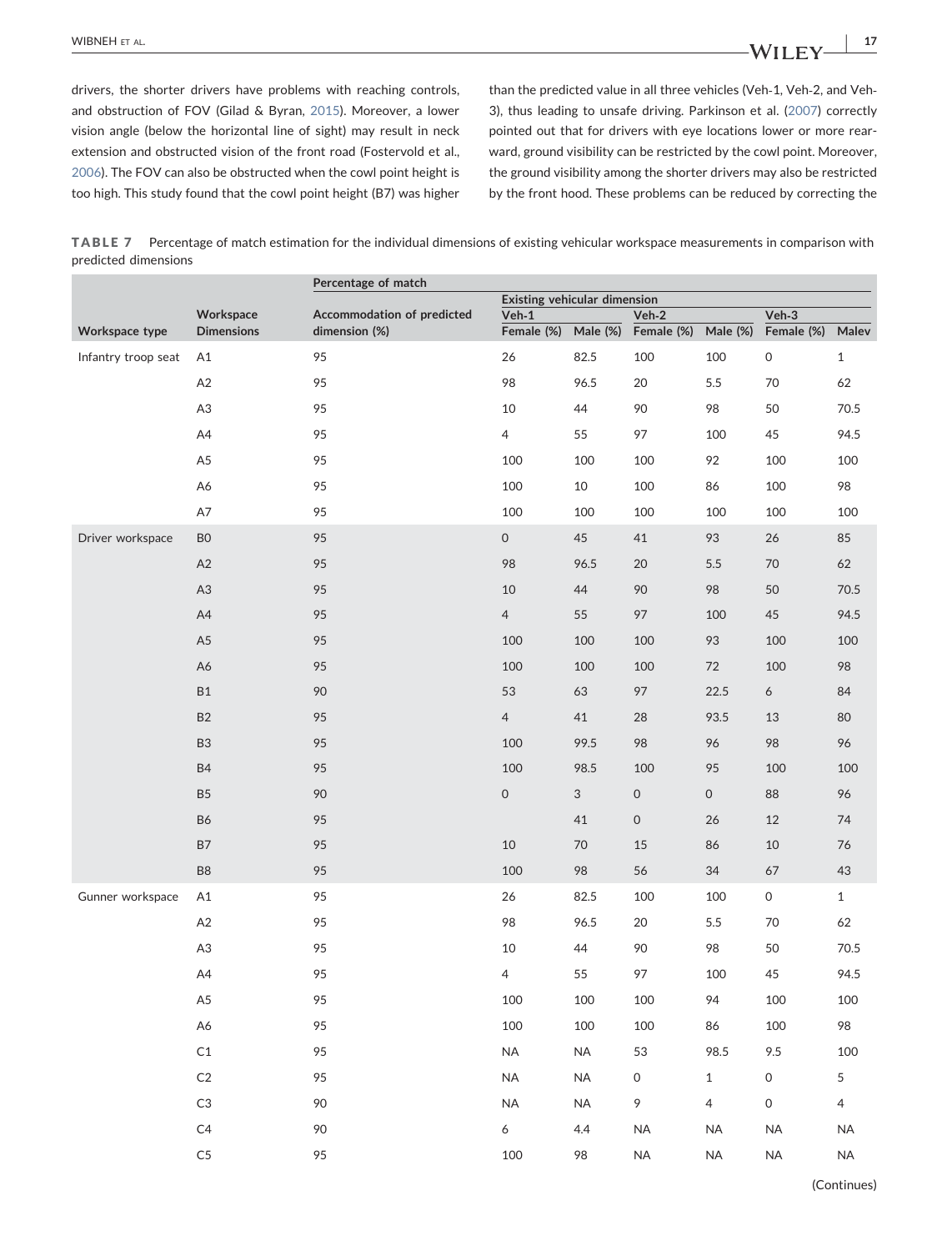#### TABLE 7 (Continued)

|                        | Workspace<br><b>Dimensions</b> | Percentage of match                         |                                     |             |            |             |             |              |
|------------------------|--------------------------------|---------------------------------------------|-------------------------------------|-------------|------------|-------------|-------------|--------------|
| Workspace type         |                                | Accommodation of predicted<br>dimension (%) | <b>Existing vehicular dimension</b> |             |            |             |             |              |
|                        |                                |                                             | $Veh-1$                             |             | Veh-2      |             | Veh-3       |              |
|                        |                                |                                             | Female (%)                          | Male $(\%)$ | Female (%) | Male $(\%)$ | Female (%)  | Malev        |
| Commander<br>workspace | A <sub>1</sub>                 | 95                                          | 26                                  | 82.5        | 100        | 100         | $\mathbf 0$ | $\mathbf{1}$ |
|                        | A2                             | 95                                          | 98                                  | 96.5        | 20         | 5.5         | 70          | 62           |
|                        | A3                             | 95                                          | 10                                  | 44          | 90         | 98          | 50          | 70.5         |
|                        | A <sup>4</sup>                 | 95                                          | $\overline{4}$                      | 55          | 97         | 100         | 45          | 94.5         |
|                        | A <sub>5</sub>                 | 95                                          | 100                                 | 100         | 100        | 94          | 100         | 100          |
|                        | A6                             | 95                                          | 100                                 | 100         | 100        | 72          | 100         | 98           |
|                        | D <sub>1</sub>                 | 90                                          | <b>NA</b>                           | <b>NA</b>   | 12         | 13          | 18          | 22           |

*Note*: Accommodation capacity of individual dimension for adjustable and non‐adjustable unit was considered to be 90% and 95% respectively regardless of anthropometric diversity considerations.

Abbreviation: NA, not applicable.

position of the design eye reference point with respect to the cowl point and front top hood. It can maximize the FOV and minimize discomfort due to neck extension (Parkinson et al., 2007).

Similarly, a taller driver may face the obstruction to the FOV above the horizontal line of sight (Broniecki et al., 2010). Veh‐2 and Veh‐3 revealed a noticeable mismatch in the daylight opening height (B8) dimension for the 95th percentile values, not complying with the larger user anthropometry. One report (Tank archive, 2017) suggested that the adequate headroom height (A5) of the tank for a sitting crewman should be approximately 97 cm, which is fairly similar to our predicted value (96 cm). However, the headroom height of the existing Veh‐2 is 92 cm resulting in trunk flexion during the normal sitting posture. The height adjustability of the sighting device at the eye level is also important (Bhattacharjya & Kakoty, 2020); otherwise, the gunner or commander might face excessive body flexion or extension that may lead to MSDs (MoD Std 00‐25‐17, 2004). Fixed‐eye‐point design is quite important for the sighting and control units (Hogberg, 2009; Vogt

et al., 2005). Overall, the sighting system and controlling units should be compatible with the anthropometric range of specified users (5th to 95th p) (Wibneh et al., 2020).

The percentage matches for most workspace dimensions are below 75% (Table 7). Few workspace dimensions (B5 on Veh‐1 and Veh‐2, C2 on Veh‐2 and Veh‐3, C3, and A1 on Veh‐3) were observed as inappropriate for almost all anthropometric dimensions of the army population. Fernandez (1995) recommended that while designing a particular workspace, the task demands should ideally be accommodating at least 75% to 95% of the user population. However, based on the predictive equations, it seems necessary to propose a new ergonomically designed workspace to accommodate 90–95% of the Ethiopian army.

The present workspace dimensions in Veh‐1 and Veh‐3 showed a substantially high mismatch to accommodate females as compared with the male army population (Table 7). Because the biological and anthropometric characteristics of females are quite distinct from



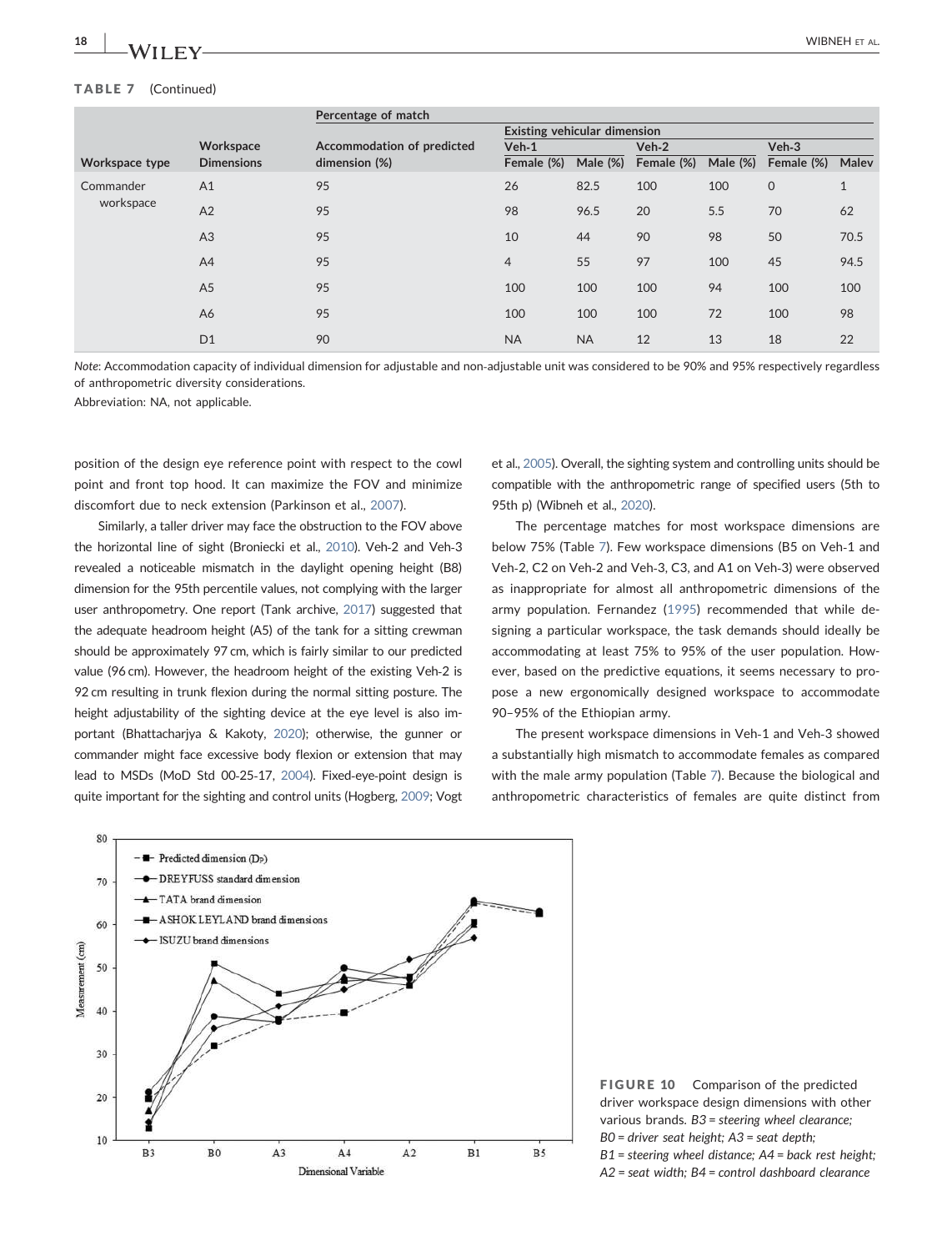males (Rudan et al., 1986), ergonomists should always consider gender while designing workspaces. Rima and Karen (2012) also pointed out that understanding gender diversity can lead to successful interventions to ensure better health for all workers.

In general, the reason for the high workspace variation among the LAVs could be the difference in workspace configurations by different manufacturers, without considering Ethiopian anthropometry (Beshah et al., 2014; Qutubuddin et al., 2012). However, if the anthropometric data are considered while designing the vehicular interior, the workspace dimensions closely match each other, even for different models of LAVs (Yadav et al., 2017). Therefore, we propose redesigning the vehicles based on the Ethiopian body size to accommodate the army population adequately. The newly predicted army vehicle dimensions (Table 6) are considered compatible with user dimensions and verified by comparing the obtained driver workspace dimensions with globally accepted standards (Dreyfuss standards, 1967; Halder et al., 2017).

Although the anthropometric data were collected from specific (Ethiopian army personnel) users, the body ROM measurements were not performed due to time and budget constraints. Nevertheless, we have referred to standard data (comfort joint angle) available from previous literature. Kyung and Nussbaum (2009) correctly pointed out that specifying comfortable ROM is equally important for ergonomic design and evaluation of the vehicle workspace. Because no anthropometry or ROM database is currently available for the Ethiopian army population, we propose conducting larger surveys to develop a comprehensive database to facilitate the ergonomic design and evaluation of a vehicular workspace and other equipment. The objective evaluation was performed by measuring and comparing both anthropometry and vehicular dimensions. However, more reliable results can be achieved if further research is conducted based on subjective evaluation. The proposed design dimensions (empirical equations) in the present study can also be validated using virtual (digital human modeling) or physical ergonomic evaluation techniques to reduce the uncertainty of acceptance of design solutions.

Except for a few similar ergonomic studies to evaluate the driver workspace in trucks and tractors (Halder et al., 2017; Yadav et al., 2017), to the best of our literature search, there has been no other reported research for predicting design dimensions in LAVs. Therefore, the proposed baseline predictive models and design methods are the first of its kind that can help ergonomists and designers to understand the synthesis of anthropometric diversity and workspace dimensions in the ergonomic design of the LAVs.

In the present study, the ergonomic evaluation was performed by adopting two percentile values (5th percentile female and 95th percentile male) to compensate for anthropometric diversity. However, the workspace/product design can be influenced by the combined effect of diverse anthropometric variables (Roebuck et al., 1975). For instance, people with larger legs and shorter trunks may also affect the design ergonomics of the workplace. A multivariate statistical approach (multivariate graphical analysis or PCA) can also be employed to create principal components with high correlation. These principle components may accommodate larger variations of

the targeted population while designing a workstation (Bertilsson et al., 2011; da Silva et al., 2020). Even though the fundamental design parameters are considered in this study, future studies can consider other parameters, such as seat headrest height, position of clutch and gear shift lever, design eye reference point, and FOV, related to the facility design of vehicle interiors for the overall ergonomic design of LAVs.

Overall, the effective design of vehicular workspaces should consider user anthropometry and ROMs (Hsiao, 2013). Since the anthropometry of the Ethiopian army varies significantly across geographic and ethnic affiliation (Wibneh et al., 2020), it has an ergonomic impact on the design of LAV workspaces. If the workspace cannot accommodate the overall army population, it can adversely affect the health and performance of soldiers (McDonald et al., 2016). Therefore, the workspaces should be designed to curtail static and dynamic muscular tension while performing a task (Ross, 2011). The higher mismatch in the accommodating capacity of existing vehicles indicates that the vehicular workspace dimension should be considered as a critical issue, and design modification should be carried out for LAVs.

## 5 | CONCLUSION

This paper examined the mismatch between the body dimensions of Ethiopian army personnel and the workspace dimensions of three existing Ethiopian LAV. It also describes an approach to formulate predictive equations for workspace design dimensions associated with the anthropometric and ROM variables of the users. This study is the first to propose an ergonomically constructed LAV interior workspace of LAV according to the anthropometric measurements of the army personnel. Furthermore, existing workspace dimensions were compared to the predicted design dimensions. The findings from the match/mismatch evaluation indicated that the accommodating capacity of most of the workspace dimensions was relatively less than the predicted design dimensions. The Ethiopian defense vehicle manufacturers should fabricate LAVs considering the comfort and safety of the soldiers. The measurement predicted from the present research could serve as a reference for designing the interior workspace of Ethiopian LAVs.

## DATA AVAILABILITY STATEMENT

The data that support the findings of this study are available from the corresponding author upon reasonable request.

#### ORCID

*Amare Wibneh* http://orcid.org/0000-0003-3784-9895 *Ashish K. Singh* http://orcid.org/0000-0001-7390-4498 **Sougata Karmakar D** http://orcid.org/0000-0001-9649-0865

#### REFERENCES

Anjani, S., Hidayat, R., Adlan, Y. A., Suzianti, A., & Hapsari, R. T. (2013). Design of ergonomic stool (dingklik) for batik crafters. *International Journal of Technology*, *4*(3), 299–305. https://doi.org/10.14716/ijtech.v4i3.134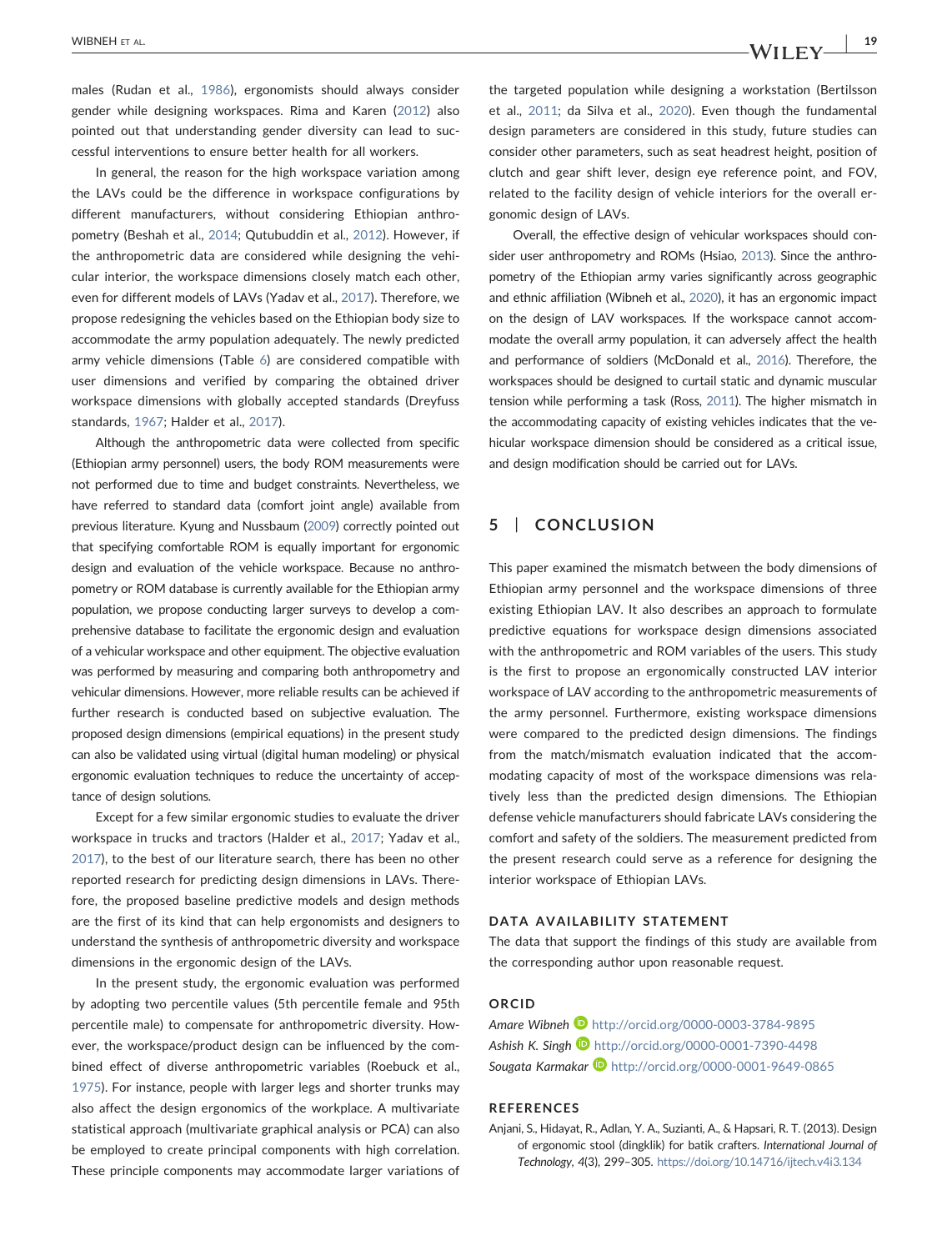$20$  | M/II EV

- Annett, J. (2002). Subjective rating scales: Science or art? *Ergonomics*, *45*(14), 966–987. https://doi.org/10.1080/00140130210166951
- Arunachalam, M., Singh, A. K., & Karmakar, S. (2020). Determination of the key anthropometric and range of motion measurements for the ergonomic design of motorcycle. *Measurement*, *159*, 107751.
- Assunção, A., Carnide, F., Vieira, F., Silva, S., & Araújo, J. (2013). Mismatch of school furniture and back pain in adolescents with different maturation levels. *International Journal of Human Factors and Ergonomics*, *2*(1), 66–81. https://doi.org/10.1504/IJHFE.2013.055974
- Belmont, P. J., Owens, B. D., & Schoenfeld, A. J. (2016). Musculoskeletal injuries in Iraq and Afghanistan: Epidemiology and outcomes following a decade of war. *Journal of the American Academy of Orthopedic Surgeons*, *24*(6), 341–348.
- Berkowitz, S. M., Feuerstein, M., Lopez, M. S., & Peck, C. A., Jr (1999). Occupational back disability in US Army personnel. *Military Medicine*, *164*(6), 412–418.
- Bertilsson, E., Högberg, D., Hanson, L., & Wondmagegne, Y. (2011). Multidimensional consideration of anthropometric diversity. *Proceedings of DHM*.
- Beshah, B., Belay, B., Tizazu, S. T. B., & Matebu, A. (2014). Anthropometric data of Bahirdar Citys adult men for clothing design. *International Journal of Vocational and Technical Education*, *6*(5), 51–57.
- Bhattacharjya, B. R., & Kakoty, S. K. (2020). A survey of the anthropometric data relating to five ethnic groups in Assam considering gender and ethnic diversity: Application of the data in designing an improvised pedal‐operated Chaak. *International Journal of Industrial Ergonomics*, *76*, 102927. https://doi.org/10.1016/j.ergon. 2020.102927
- Broniecki, M., Esterman, A., May, E., & Grantham, H. (2010). Musculoskeletal disorder prevalence and risk factors in ambulance officers. *Journal of Back and Musculoskeletal Rehabilitation*, *23*(4), 165–174.
- Bullock, M. I. (1974). The determination of functional arm reaches boundaries for operation of manual controls. *Ergonomics*, *17*(3), 375–388. https://doi.org/10.1080/00140137408931361
- Castellucci, H. I., Arezes, P. M., & Molenbroek, J. F. M. (2015). Equations for defining the mismatch between students and school furniture: A systematic review. *International Journal of Industrial Ergonomics*, *48*, 117–126. https://doi.org/10.1016/j.ergon.2015.05.002
- Castellucci, H. I., Arezes, P. M., & Viviani, C. A. (2010). Mismatch between classroom furniture and anthropometric measures in Chilean schools. *Applied Ergonomics*, *41*(4), 563–568. https://doi.org/10. 1016/j.apergo.2009.12.001
- da Silva, G. V., Zehner, G. F., & Hudson, J. A. (2020). Comparison of Univariate and Multivariate Anthropometric Design Requirements Methods for flight deck design application. *Ergonomics*, *63*(9), 1133–1149. https://doi.org/10.1080/00140139.2020.1765029
- De Looze, M. P., Kuijt‐Evers, L. F., & Van Dieen, J. A. A. P. (2003). Sitting comfort and discomfort and the relationships with objective measures. *Ergonomics*, *46*(10), 985–997. https://doi.org/10.1080/ 0014013031000121977
- Dianat, I., Karimi, M. A., Hashemi, A. A., & Bahrampour, S. (2013). Classroom furniture and anthropometric characteristics of Iranian high school students: Proposed dimensions based on anthropometric data. *Applied Ergonomics*, *44*(1), 101–108. https:// doi.org/10.1016/j.apergo.2012.05.004
- Dreyfuss, H. (1967). *The measure of man: Human factors in design*. http:// design.data.free.fr/RUCHE/documents/Ergonomie%20Henry% 20DREYFUS.pdf.
- Evans, W. A., Courtney, A. J., & Fok, K. F. (1988). The design of school furniture for Hong Kong schoolchildren: An anthropometric case study. *Applied Ergonomics*, *19*(2), 122–134. https://doi.org/10.1016/ 0003‐6870(88)90005‐1
- Fernandez, J. E. (1995). Ergonomics in the workplace. *Facilities*, *13*(4), 20–27. https://doi.org/10.1108/02632779510083359
- Fidelis, O. P., Ogunlade, B., Adelakun, S. A., & Adukwu, O. (2018). Ergonomic analysis of classroom furniture in a Nigerian university. *Nigerian Journal of Technology*, *37*(4), 1154–1161. https://doi.org/10. 4314/njt.v37i4.40
- Fostervold, K. I., Aarås, A., & Lie, I. (2006). Work with visual display units: Long-term health effects of high and downward line-of-sight in ordinary office environments. *International Journal of Industrial Ergonomics*, *36*(4), 331–343. https://doi.org/10.1016/j.ergon.2005. 05.003
- Ghaderi, E., Maleki, A., & Dianat, I. (2014). Design of combine harvester seat based on anthropometric data of Iranian operators. *International Journal of Industrial Ergonomics*, *44*(6), 810–816. https://doi.org/10.1016/j.ergon.2014.10.003
- Gilad, I., & Byran, E. (2015). Quantifying driver's field‐of‐view in tractors: Methodology and case study. *International Journal of Occupational Safety and Ergonomics*, *21*(1), 20–29. https://doi.org/10.1080/ 10803548.2015.1017942
- Gillingham, D. R., & Patel, P. R. (2013). *Method of estimating the principal characteristics of an infantry fighting vehicle from basic performance requirements (IDA Paper P*‐*5032)*. Alexandria, VA: Institute for Defense Analyses.
- Gouvali, M., & Boudolos, K. (2006). Match between school furniture dimensions and children's anthropometry. *Applied Ergonomics*, *37*(6), 765–773. https://doi.org/10.1016/j.apergo.2005.11.009
- Guan, J., Hsiao, H., Bradtmiller, B., Kau, T. Y., Reed, M. R., Jahns, S. K., & Piamonte, D. P. T. (2012). US truck driver anthropometric study and multivariate anthropometric models for cab designs. *Human Factors*, *54*(5), 849–871. https://doi.org/10.1177/0018720812442685
- Halder, P., Mahmud, T., Sarker, E., Karmaker, C., Kundu, S., Patel, S., & Shah, K. (2017). Ergonomic considerations for designing truck drivers' seats: The case of Bangladesh. *Journal of Occupational Health*, *16*, 0163. https://doi.org/10.1539/joh.16‐0163‐OA
- Herga, N. R., & Fošnarič, S. (2017). Coordination of school science classroom furnishings with anthropometric parameters for 11‐12 year‐old children. *The Journal of Elementary Education*, *10*(1), 99–114.
- Hertzberg, H. T. E. (1960). Dynamic anthropometry of working positions. *Human Factors*, *2*(3), 147–155. https://doi.org/10.1177/ 001872086000200306
- Hogberg, D. (2009). Digital human modelling for user‐centred vehicle design and anthropometric analysis. *International journal of vehicle design*, *51*(3), 306. https://doi.org/10.1504/IJVD.2009.027959
- Hsiao, H. (2013). Anthropometric procedures for protective equipment sizing and design. *Human Factors*, *55*(1), 6–35. https://doi.org/10. 1177/0018720812465640
- Ismaila, O. S., Musa, A. I., Adejuyigbe, S. B., & Akinyemi, O. D. (2013). Anthropometric design of furniture for use in tertiary institutions in Abeokuta, South‐Western Nigeria. *Engineering Review*, *33*(3), 179–192.
- Ismaila, S. O., Akanbi, O. G., Adekunle, N. O., Adetunji, O. R., & Kuyue, S. I. (2010). An ergonomics assessment of passenger seats in buses in South Western Nigeria. *Sigurnost:* č*asopis za sigurnost u radnoj i* ž*ivotnoj okolini*, *52*(4), 329–334.
- ISO 7250‐1 (2017). Basic human body measurements for technological design—Part 1: Body measurement definitions and landmarks.
- Kahya, E. (2019). Mismatch between classroom furniture and anthropometric measures of university students. *International Journal of Industrial Ergonomics*, *74*, 102864. https://doi.org/10. 1016/j.ergon.2019.102864
- Karmakar, S., Pal, M. S., Majumdar, D., & Majumdar, D. (2012). Application of digital human modeling and simulation for vision analysis of pilots in a jet aircraft: A case study. *Work*, *41*(Suppl 1), 3412–3418.
- Karmakar, S., Sanjog, J., & Patel, T. (2014). Digital human modeling and simulation in product and workplace design: Indian scenario. *International Journal of Engineering Research and Applications*, 2248–9622.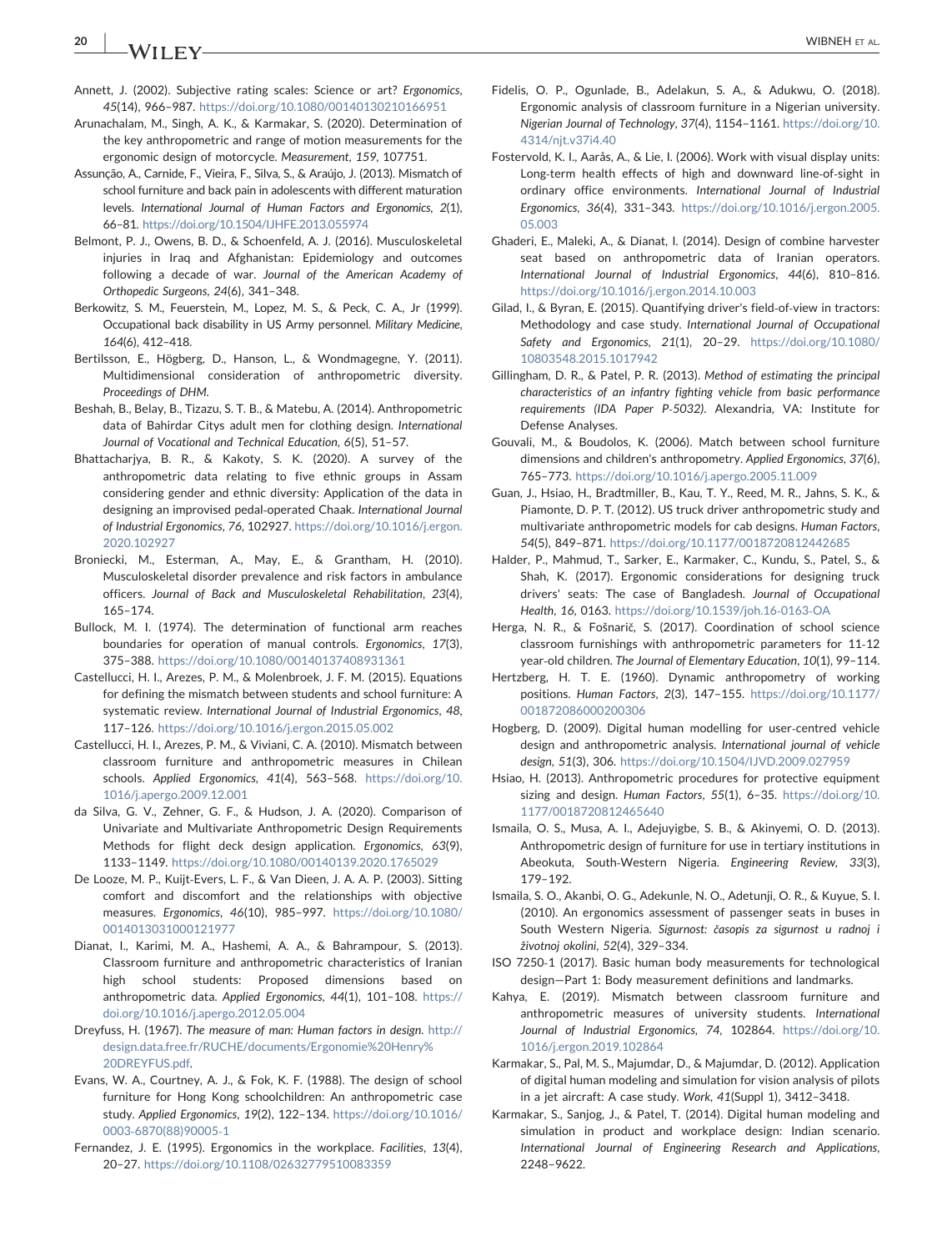- Khaspuri, G. C., Sau, S. K., & Dhara, P. C. (2007). Anthropometric consideration for designing class room furniture in rural schools. *Journal of Human Ecology*, *22*(3), 235–244. https://doi.org/10.1080/ 09709274.2007.11906027
- Kolich, M., & Taboun, S. M. (2004). Ergonomics modeling and evaluation of automobile seat comfort. *Ergonomics*, *47*(8), 841–863. https://doi. org/10.1080/0014013042000193273
- Koradecka, D., Pośniak, M., Widerszal‐Bazyl, M., Augustyńska, D., & Radkiewicz, P. (2010). A comparative study of objective and subjective assessment of occupational risk. *International Journal of Occupational Safety and Ergonomics*, *16*(1), 3–22. https://doi.org/10. 1080/10803548.2010.11076826
- Kyung, G., & Nussbaum, M. A. (2009). Specifying comfortable driving postures for ergonomic design and evaluation of the driver workspace using digital human models. *Ergonomics*, *52*(8), 939–953. https://doi.org/10.1080/00140130902763552
- Lee, J., Cho, K. J., Ahn, J., Nam, Y. J., & Yun, M. H. (2020). Usability evaluation for South Korean military backpack based on "context of use". *Human Factors and Ergonomics in Manufacturing & Service Industries*, *30*, 1–16. https://doi.org/10.1002/hfm.20862
- Lesková, A. (2014). Designing of Manual workstation structure with emphasis on ergonomics. *Acta Technica Corviniensis*‐*Bulletin of Engineering*, *7*(4), 41.
- Madhu, V., & Bhat, T. B. (2011). Armour protection and affordable protection for futuristic combat vehicles. *Defence science journal*, *61*(4), 394–402. https://doi.org/10.14429/dsj.61.365
- McDonald, D., Orr, R. M., & Pope, R. (2016). A comparison of work health and safety incidents and injuries in part-time and full-time Australian Army personnel. *Journal of athletic training*, *51*(11), 880–886. https://doi.org/10.4085/1062‐6050‐51.10.12
- Mehta, C. R., Gite, L. P., Pharade, S. C., Majumder, J., & Pandey, M. M. (2008). Review of anthropometric considerations for tractor seat design. *International Journal of Industrial Ergonomics*, *38*(5‐6), 546–554. https://doi.org/10.1016/j.ergon.2007.08.019
- Mircheski, I., Kandikjan, T., & Sidorenko, S. (2014). Comfort analysis of vehicle driver's seat through simulation of the sitting process. *Tehni*č*ki vjesnik*, *21*(2), 291–298.
- MoD Std 00-25-17 (2004). "Human factors for designers of systems: Personnel domain ‐technical guidance and data," Defence Standard 00‐25 Part 17, Issue 1, UK Ministry of Defence, July.
- NASA. (1995). *Std*‐*3000. Man systems integration standards*. Houston, USA: National Aeronautics and Space Administration.
- Odhuno‐Otieno, A. (2016). Developing standard size charts for ethiopian men between the ages of 18‐26 through anthropometric survey. *Journal of Textile & Apparel Technology & Management (JTATM)*, *10*(1).
- Parkinson, M. B., Reed, M. P., Kokkolaras, M., & Papalambros, P. Y. (2007). Optimizing truck cab layout for driver accommodation. *Journal of Mechanical Design Transactions of the ASME*, *129*, 1110–1117. https://doi.org/10.1115/1.2771181
- Parvez, M. S., Parvin, F., Shahriar, M. M., & Kibria, G. (2018). Design of ergonomically fit classroom furniture for primary schools of Bangladesh. *Journal of Engineering*, 2018. https://doi.org/10.1155/ 2018/3543610
- Parvez, M. S., Rahman, A., & Tasnim, N. (2019). Ergonomic mismatch between students anthropometry and university classroom furniture. *Theoretical Issues in Ergonomics Science*, *20*(5), 603–631. https://doi.org/10.1080/1463922X.2019.1617909
- Paul, R., & Whyte, W. (2012). *Basic surveying* (4th ed., p. 78). Routledge.
- Peacock, B., & Karwowski, W. (Eds.). (1993). *Automotive ergonomics* (pp. 237–320). Taylor & Francis.
- Peng, J., Wang, X., & Denninger, L. (2018). Effects of anthropometric variables and seat height on automobile drivers' preferred posture with the presence of the clutch. *Human Factors*, *60*(2), 172–190. https://doi.org/10.1177/0018720817741040
- Pheasant, S., & Haslegrave, C. M. (2005). *Bodyspace: Anthropometry, ergonomics and the design of work* (3rd ed.). CRC Press.
- Porter, J. M., & Gyi, D. E. (1998). Exploring the optimum posture for driver comfort. *International Journal of Vehicle Design*, *19*(3), 255–266. https://doi.org/10.1504/IJVD.1998.062075
- Poulakakis, G., & Marmaras, N. (1998). A model for the ergonomic design of office, *Proceedings of the Ergonomics Conference in Cape Town: Global Ergonomics* (pp. 500–504). Elsevier Ltd.
- Punchihewa, G. H. K., & Gyi, D. E. (2016). Reducing work‐related Musculoskeletal Disorders (MSDs) through design: Views of ergonomics and design practitioners. *Work*, *53*(1), 127–142. https://doi.org/10.3233/WOR‐152126
- Qutubuddin, S. M., Hebbal, S. S., & Kumar, A. C. S. (2012). Significance of anthropometric data for the manufacturing organizations. *International Journal of Engineering Research*, *5*, 111–126.
- Rahman, M., Hasan, M., & Datta, M. B. (2019). Ergonomic furniture design for secondary girls school in Bangladesh. *International Journal of Research in Industrial Engineering*, *8*(2), 187–202. https://doi.org/10. 22105/riej.2019.183323.1086
- Reed, M. P. (2000). *Survey of auto seat design recommendations for improved comfort*. Michigan Transportation Research Institute (UMTRI).
- Reed, M. P., & Flannagan, C. A. C. (2000). Anthropometric and postural variability: Limitations of the boundary manikin approach. SAE Transactions: Journal of Passenger Cars‐Mechanical Systems 109, pp. 2247–2252. Technical Paper No. 2000‐01‐2172.
- Rima, R. H., & Karen, M. (2012). Gender, women's work and ergonomics. *Ergonomics*, *55*(2), 129–132. https://doi.org/10.1080/00140139. 2011.646322
- Roebuck, J., Kroemer, K. H. E., & Thomson, W. G. (1975). *Engineering anthropometry methods*. New Wiley‐Interscience Publication.
- Ross, J. M. (2011). Using anthropometrics in designing for enhanced crew performance. *Ship Science and Technology*, *5*(9), 41–56.
- Rudan, P., Roberts, D. F., Janicijevic, B., Smolej, N., Szirovicza, L., & Kastelan, A. (1986). Anthropometry and the biological structure of the Hvar population. *American Journal of Physical Anthropology*, *70*(2), 231–240. https://doi.org/10.1002/ajpa.1330700209
- Ruiz Castro, P. (2015). *Seating comfort analysis for virtual driver research*. https://www.diva‐portal.org/smash/get/diva2:825405/FULLTEXT01.
- Singh, A. K. (2019). Comparative assessment of shift in hearing threshold among handicraft operatives in India. *Ergonomics*, *62*(1), 88–102.
- Singh, A. K., Meena, M. L., & Chaudhary, H. (2019). Application of multiple‐response optimization methods for the ergonomic evaluation of carpet weaving knife. *Human Factors and Ergonomics in Manufacturing & Service Industries*, *29*(4), 293–311. https://doi.org/ 10.1002/hfm.20785
- Stoudt, H. W. (1973). Arm lengths and arm reaches: Some interrelationships of structural and functional body dimensions. *American Journal of Physical Anthropology*, *38*(1), 151–161. https:// doi.org/10.1002/ajpa.1330380129
- Taifa, I. W., & Desai, D. A. (2017). Anthropometric measurements for ergonomic design of students' furniture in India. *Engineering Science and Technology*, *20*(1), 232–239. https://doi.org/10.1016/j.jestch. 2016.08.004
- Tan, C., Delbressine, F., Chen, W., & Rauterberg, M. (2008). Subjective and objective measurements for comfortable truck driver's seat. *Proceedings of the Ninth International Symposium on Advanced Vehicle Control* (AVEC 2008) (pp. 851–856).
- Tank archive (2013). *Ergonomics*. http://tankarchives.blogspot.com/2013/ 11/ergonomics.html
- Tank archive (2017). *American ergonomics*. http://www.tankarchives.ca/ 2017/03/american‐ergonomics.html
- Tetteh, S., Bowen‐Dodoo, L., & Kwofie, S. K. (2017). Ergonomics assessment of locally fabricated passenger seats in trotro vehicles in Accra, Ghana. *Journal of Transport & Health*, *6*, 167–176. https:// doi.org/10.1016/j.jth.2017.06.005